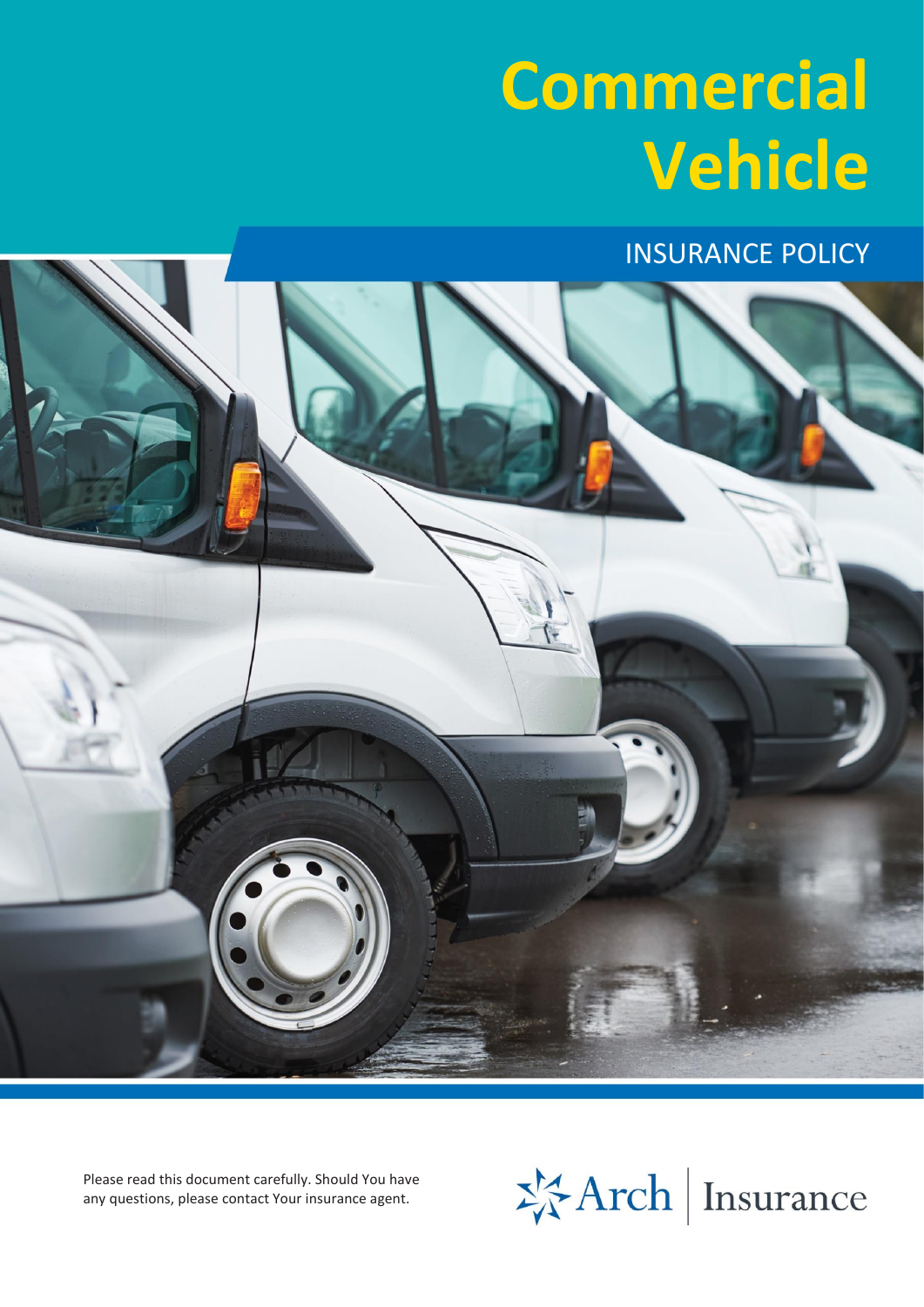### **INDEX**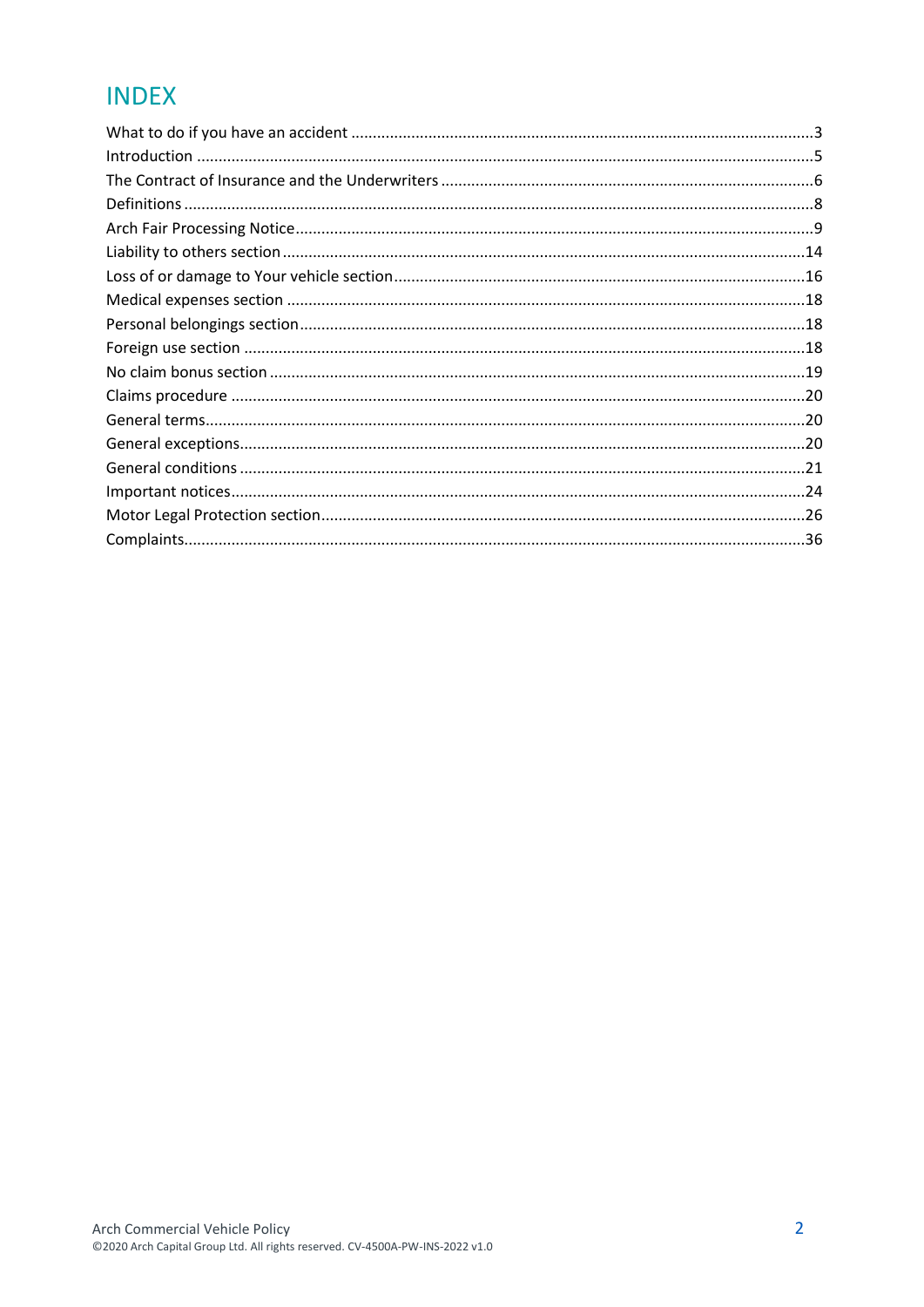### <span id="page-2-0"></span>**What to do if you have an accident**

It is important that You notify Us of a claim at the earliest opportunity, if safe to do so from the scene of the accident. This will help Us to give You the best service as well as control the claim costs and the future cost of Your insurance.

**Accident, Fire Theft, Vandalism and Windscreen Claims** – Call Our Claims Helpline on

#### **0333 207 2262**

Our 24 hour UK helpline, open 365 days a year, will take initial details of the incident. Our expert staff are here to help You get back on the road quickly. Alternatively call +44 20 3023 3383 from outside of the United

#### **Repairs to Your Vehicle**

If damage to Your vehicle is covered under Your Policy We will manage the repairs through Our network of Approved Repairers. This service includes:

- Roadside recovery if Your vehicle is immobile
- Collection and redelivery following repairs
- Supply of a free courtesy car derived van while Your vehicle is repaired (does not apply to total loss claims)
- Vehicle cleaned before return
- Repairs guaranteed for 5 years
- **•** The reassurance of Your claim being handled by an expert claim handler within Our dedicated Commercial Vehicle claims team.

#### **Claims Against You**

To help Us reduce the amount of any claim that might be made against You and protect You against fraudulent claims:

- Do not apologise or admit fault
- Obtain the third party's:
	- name, address and contact number
	- registration number and make/model of their vehicle
	- their insurer's name and policy number
- Note the damage to the third party's vehicle and take photographs
- Note any injuries
- Note the number of passengers in the other vehicle
- Take the name, address and contact number of any witnesses to the accident
- Record the name and number of any Police officer who attends the scene of the accident
- Take photographs of the scene and third party vehicle with a camera or mobile phone if safe to do so
- Note any unusual behaviour from the third party and the direction the other motorist takes when leaving the scene.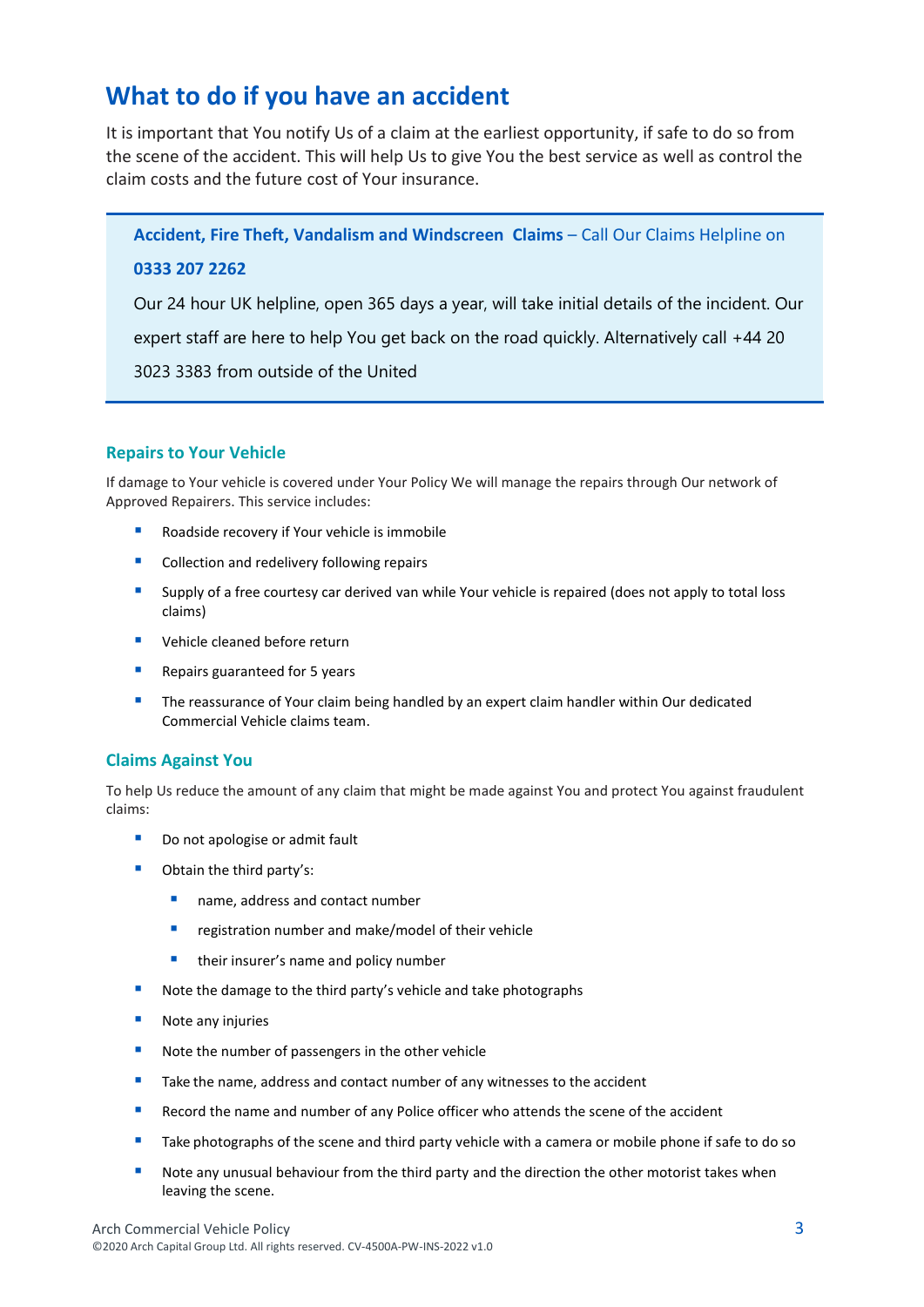We are Committed to:

- **•** Providing a market leading customer experience
- Claims handling by a specialist Commercial Vehicle claims team
- **•** Providing a network of approved suppliers to get You back on the road quickly
- Combating fraud to keep Your premiums low
- **•** Pro-active third party claims handling helping to reduce claims costs
- Use of the most sophisticated up-to-date industry tools to assist Our claims handling

We want to get Our customers back on the road and back to business as quickly as possible.

### IMPORTANT NOTE

#### **Protect Your Vehicle – Ensure it is locked and the keys have been removed**

Your insurance will not cover loss of or damage to Your vehicle or its contents by theft or attempted theft if:

- It has been left unlocked;
- It has been left with the keys in it;
- It has been left with the windows open;
- The keys should also be kept secure when removed from the vehicle.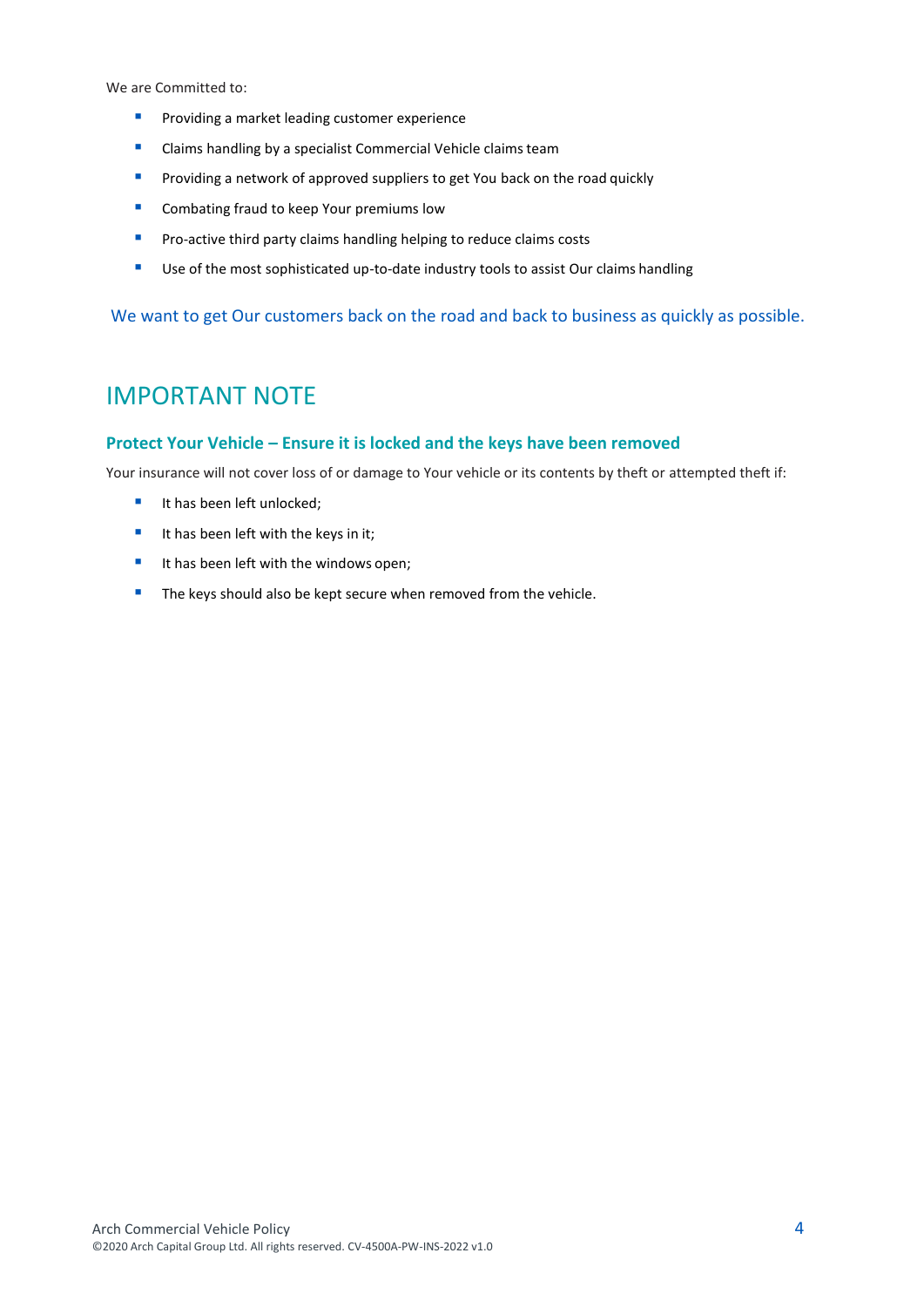# <span id="page-4-0"></span>**Introduction**

Thank You for choosing Arch Insurance (UK) Limited to be Your Commercial Vehicle insurance provider. This is Your Policy which sets out Your insurance cover in detail.

Please read this Policy, the Schedule any Endorsements and the certificate in conjunction with the Statement of fact carefully, to make sure it meets Your requirements and that the details shown on the Schedule and Statement of fact are correct. Keep the documents in a safe place as You will need to refer to it if You need to make a claim.

If an Insured Person is involved in an accident, remember to write down as many details as possible, including the names and addresses of anyone who may have seen the accident.

Your premium has been based upon the information shown in the Schedule and recorded in Your Statement of fact.

If You have any questions about any of Your Commercial Vehicle insurance documents, please contact Your insurance agent. This insurance is written in English and all communications about it will be in English. Unless We have agreed otherwise with You, this insurance is governed by English law.

Should You require a hard copy of the Schedule or policy wording please contact Your insurance agent.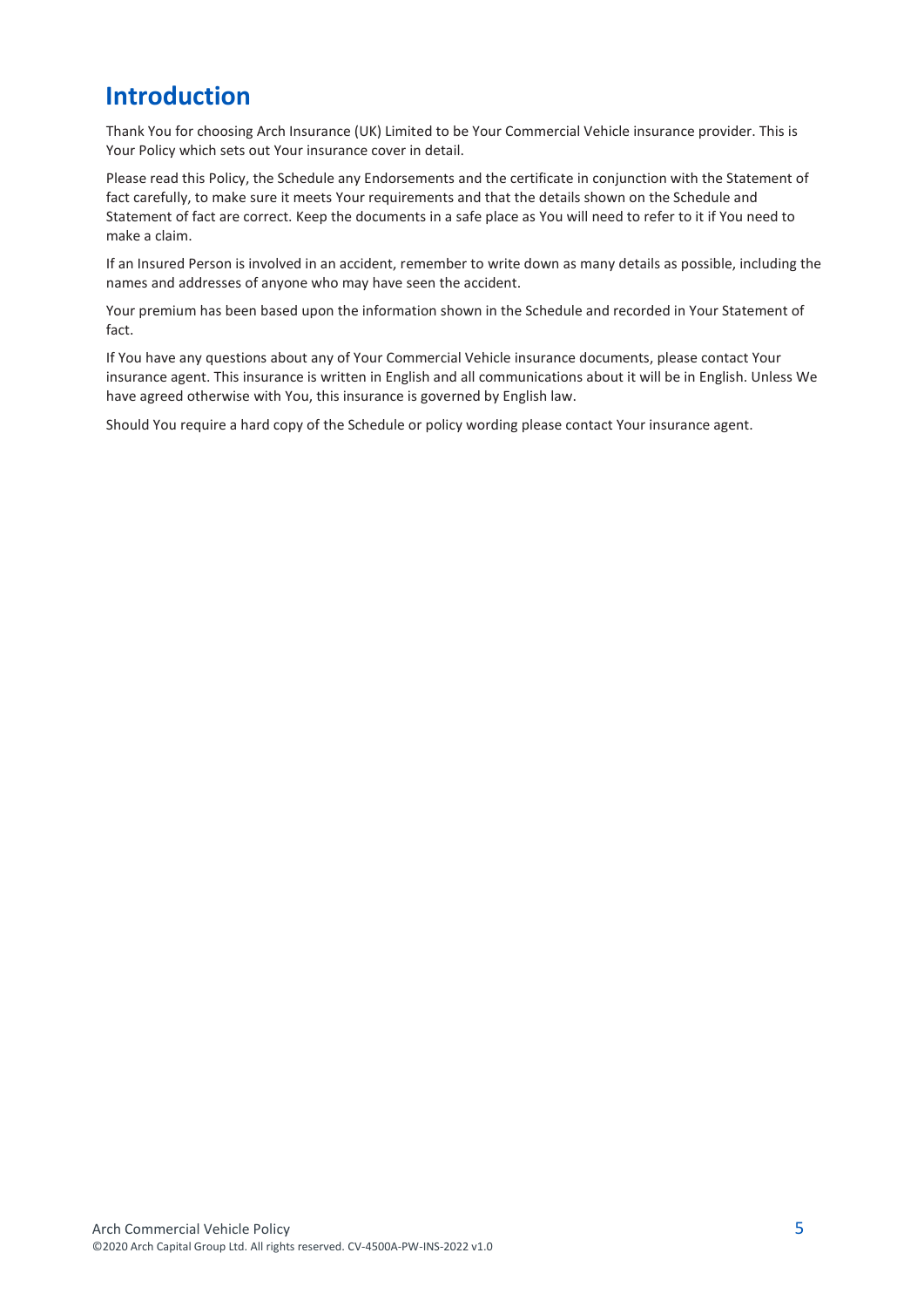### <span id="page-5-0"></span>**The Contract of Insurance and the Underwriters**

This Policy is underwritten by Arch Insurance (UK) Limited and certain other insurers (hereinafter called the 'Underwriters').

In consideration of payment of the premium, the liability of an Underwriter under this contract is several and not joint with other insurers party to this contract, to indemnify You within the limits terms conditions and exceptions of this Policy against the events set out in the sections operative and occurring in connection with the Business during the Period of insurance, and any subsequent period for which You pay and the Underwriters agree to accept a premium.

An Underwriter is not jointly liable for the proportion of liability underwritten by any other Underwriter, nor is an Underwriter otherwise responsible for any liability of any other Underwriter that may underwrite this contract

Although reference is made at various points in this clause to "this contract" in the singular where circumstances so require this should be read as a reference to contracts in the plural

Each Underwriter is only liable in respect of the cover provided under the Section(s) of this Policy shown against them below and not any other section

| <b>Motor Legal Protection</b> | DAS Legal Expenses Insurance Company Limited, DAS House, Quay<br>Side, Temple Back, Bristol, BS1 6NH – registered in England and<br>Wales, company number 103274, Website www.das.co.uk                         |
|-------------------------------|-----------------------------------------------------------------------------------------------------------------------------------------------------------------------------------------------------------------|
|                               | DAS Legal Expenses Insurance Company Limited is authorised by the<br>Prudential Regulation Authority and regulated by the Financial<br>Conduct Authority (FRN202106) and the Prudential Regulation<br>Authority |
|                               | The legal advice service is provided by DAS Law Limited and/or a<br>preferred law firm on behalf of DAS                                                                                                         |
|                               | DAS Law Limited, North Quay, Temple Back, Bristol, BS1 6FL -<br>registered in England and Wales, company number 5417859,<br>Website: www.daslaw.co.uk                                                           |
|                               |                                                                                                                                                                                                                 |

DAS Law Limited is authorised and regulated by the Solicitors Regulation Authority (registered number 423113)

#### All Other Sections

Arch Insurance (UK) Limited, 5th Floor, Plantation Place South, 60 Great Tower Street, London EC3R 5AZ - (FCA Register No 229887) authorised by the Prudential Regulation Authority and regulated by the Financial Conduct Authority and the Prudential Regulation Authority

**Steve Bashford Chief Executive of Arch UK Regional Division A division of Arch Insurance (UK) Limited**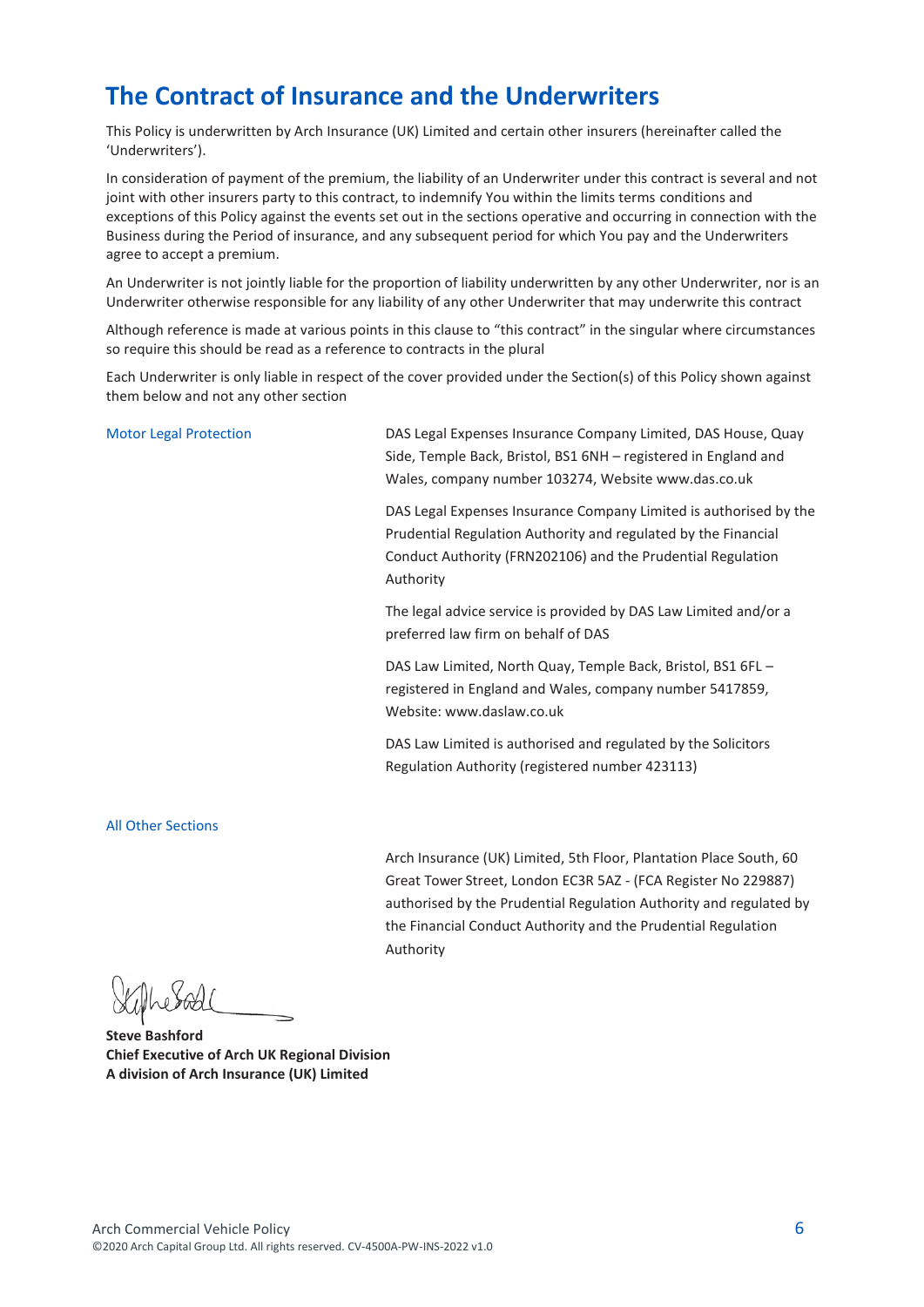**This Policy is a legal contract between You and Us and designed to be as easy to understand as possible. You must make a fair presentation of the risk to Us at inception and renewal, and on making any variation to the Policy.**

**Your proposal (if You made one), Statement of fact, the Schedule Your Policy and any Endorsements shall be considered one legal document. It is important that You read all Your documents carefully and let Your insurance agent know immediately if the insurance does not meet Your requirements or if any information is inaccurate or incomplete. If any changes are required this may result in changes to the terms and conditions of the Policy or a refusal to provide cover.**

#### **Your obligations under the Policy**

**The Policy imposes certain obligations upon You which if not complied with may invalidate this insurance or a claim.**

**Some of these obligations are expressed to be Conditions, General Conditions or Conditions Precedent. These are extremely important. If You are in breach of any of these obligations at the time of a loss We will have no obligation to indemnify You in relation to any claim for that loss. However if a Condition, General Condition or Condition Precedent is intended to reduce the risk of a loss of a particular kind at a particular location or at a particular time, We will not rely on the breach of that Condition, General Condition or Condition Precedent to exclude limit or discharge Our liability if the breach could not have increased the risk of the loss which actually occurred in the circumstances in which it occurred.**

#### **Steps to be taken if You cannot comply**

**If You are unable to comply with any Condition, General Condition or Condition Precedent, You should contact Us as soon as reasonably possible through Your insurance agent. We will decide whether We might be prepared to agree a variation in the Policy. All Conditions, General Conditions or Conditions Precedent remain effective unless You receive written confirmation of a variation from Us through Your insurance agent.**

**You should keep a written record (including copies of letters) of any information You give Us or Your insurance agent at inception, renewal or making a variation to this Policy.**

Arch Insurance (UK) Limited, Registered address: 5th Floor, Plantation Place South, 60 Great Tower Street, London, EC3R 5AZ. Authorised by the Prudential Regulation Authority and regulated by the Financial Conduct Authority and the Prudential Regulation Authority. FCA Register Number 229887

Arch UK Regional Division, consists of certain FCA registered companies of the Arch Insurance Group who may act as coverholders for certain leading Insurers.

You can check this information on the Financial Conduct Authority register by visiting the FCA's Website [www.fca.org.uk/register o](http://www.fca.org.uk/register)r by contacting the Financial Conduct Authority on 0800 111 6768. Information relating to the Prudential Regulation

Authority can be found at [www.bankofengland.co.uk/pra](http://www.bankofengland.co.uk/pra)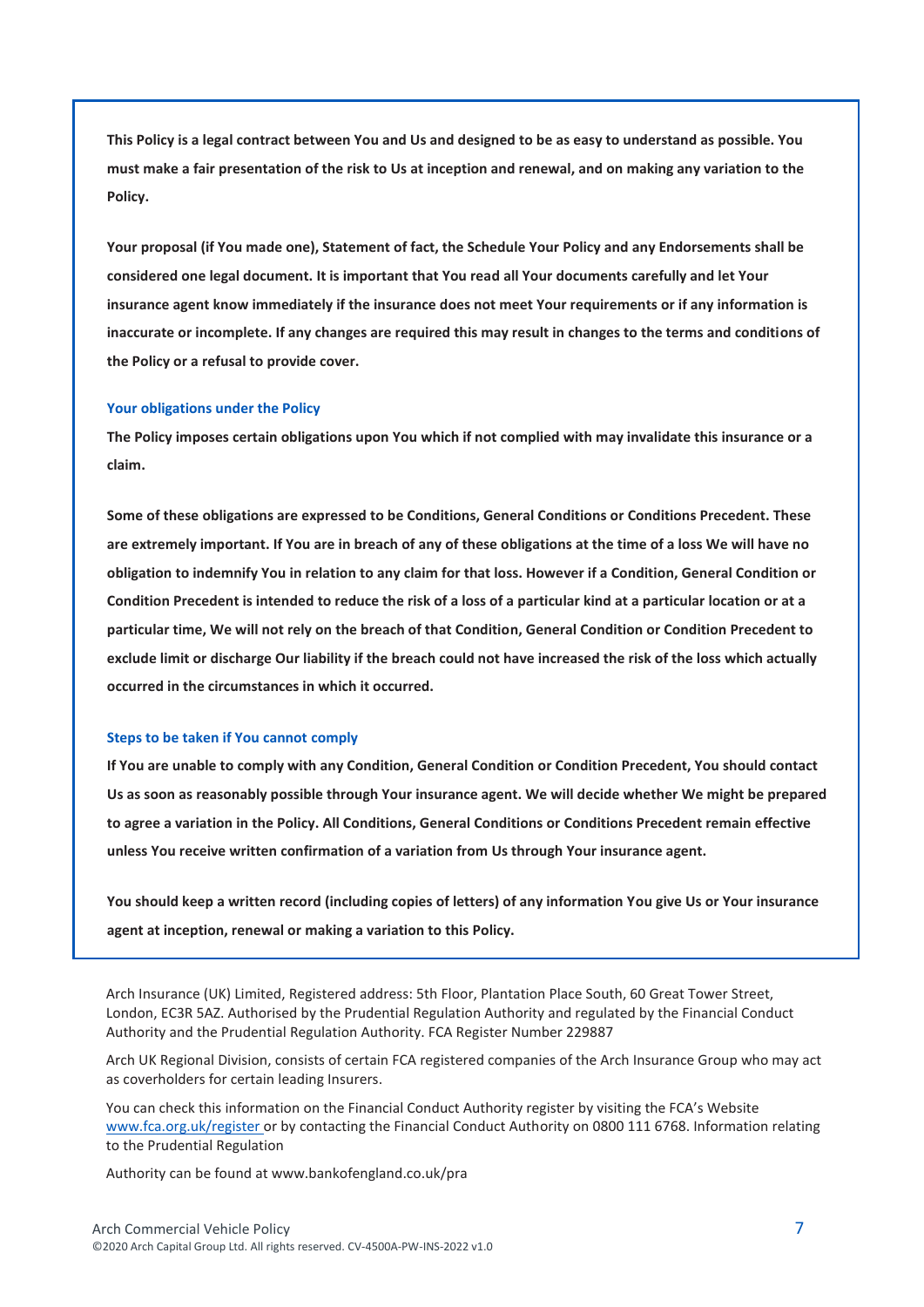# <span id="page-7-0"></span>**Definitions**

Each time We use one of the words or phrases listed below it will have the same meaning wherever it appears in Your Policy unless We state otherwise. A defined word or phrase will start with a capital letter each time it appears in the Policy except for headings and titles.

**Certificate of motor insurance** - a document which is legal evidence of Your insurance and which forms part of this Policy, and which must be read with this Policy.

**Endorsement** - a change in the terms of the insurance which replaces the standard insurance wording, and is printed on, or issued with, the Schedule or a revised Schedule.

**Excess** - a contribution by You towards a claim under this insurance.

**Period of insurance** - the period of time covered by this insurance (as shown in the Schedule) and any further period We accept Your premium for.

#### **Policy**

This Policy is made up of a number of documents to be read collectively. These documents are the

- (a) Policy
- (b) Schedule
- (c) Endorsements
- (d) notice to Policyholders
- (e) Statement of fact or proposal form
- (f) Certificate of motor insurance

**Schedule/Amended Schedule** - the document showing the vehicle(s) We are insuring and the cover which applies.

**Statement of fact** - This is a record of the information that You provided to Your agent and any assumptions made about You and Your business upon which Your insurance quotation is based. Vehicle, the insured vehicle any vehicle specified in the Schedule or described in the current Certificate of motor insurance (and under Liability to Others section only, an attached caravan or Trailer).

**Trailer** - a trailer or semi-trailer or container used for carrying goods but which cannot itself be driven.

**United Kingdom** - England, Scotland, Wales, Northern Ireland, the Isle of Man and the Channel Islands.

**We, Us, Our, Underwriter, Underwriters** – The Underwriters as set out in the section of the Policy headed The Contract of Insurance and the Underwriters.

**You, Your** - the person named as 'the policyholder' in the Schedule, any Certificate of motor insurance or renewal notice applying to this insurance.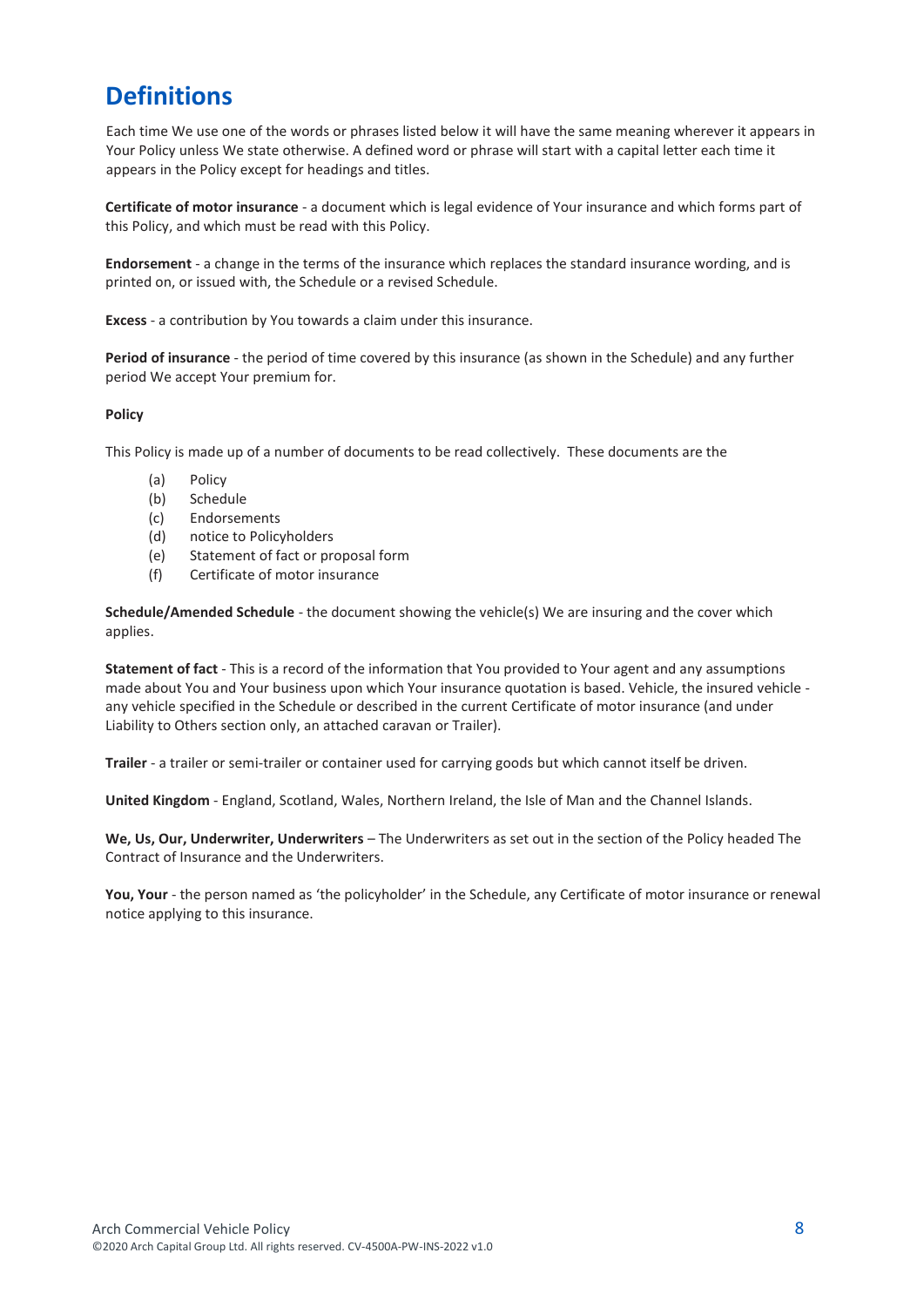# <span id="page-8-0"></span>**Arch Fair Processing Notice**

The privacy and security of Your information is important to Us. This notice explains who We are, the types of information We hold, how We use it, who We share it with and how long We keep it. It also informs You of certain rights You have regarding Your personal information under current data protection law. The terms used in this Fair Processing Notice relate to the Information Commissioner's Office guidance.

#### **Who are We?**

Arch Insurance (UK) Limited is part of the Arch Insurance group ("Arch"). Arch is the Data Controller of the information You provide Us and is registered with the Information Commissioner's Office for the products and services We provide to You.

You can contact Us for general data protection queries by email to DPO@archinsurance.co.uk or in writing to Compliance Team, 3rd Floor, 33 Gracechurch Street, London EC3V 0BT. Please advise Us of as much detail as possible to comply with Your request.

#### **What information do We collect?**

We will collect personal information which may include Your name, telephone number, email address, postal address, occupation, date of birth, additional details of risks related to Your enquiry or product and payment details (including bank account number and sort code) which We need to offer and provide the service or product or deal with a claim.

We may need to request and collect sensitive personal information such as details of convictions or medical history that are necessary for providing You with the product, service or for processing a claim.

We only collect and process sensitive personal data where it is critical for the delivery of a product or service and without which the product or service cannot be provided. We will therefore not seek explicit consent to process this information as the processing is legitimised by its criticality to the service provision. If You object to use of this information then We will be unable to offer You the product or service requested.

#### **How do We use Your personal information?**

We will use Your personal information to

- assess and provide the products or services that You have requested
- communicate with You
- develop new products and services
- undertake statistical analysis

We may also take the opportunity to

- contact You about products that are closely related to those You already hold with Us
- provide additional assistance or tips about these products or services
- notify You of important functionality changes to Our Websites

We make outbound phone calls for a variety of reasons relating to many of Our products or services (for example, to update You on the progress of a claim or to discuss renewal of Your insurance contract). We are fully committed to the regulations set out by Ofcom and follow strict processes to ensure We comply with them.

To ensure confidentiality and security of the information We hold, We may need to request personal information and ask security questions to satisfy ourselves that You are who You say You are.

We may aggregate information and statistics on Website Usage or for developing new and existing products and services, and We may also provide this information to third parties. These statistics will not include information that can be used to identify any individual.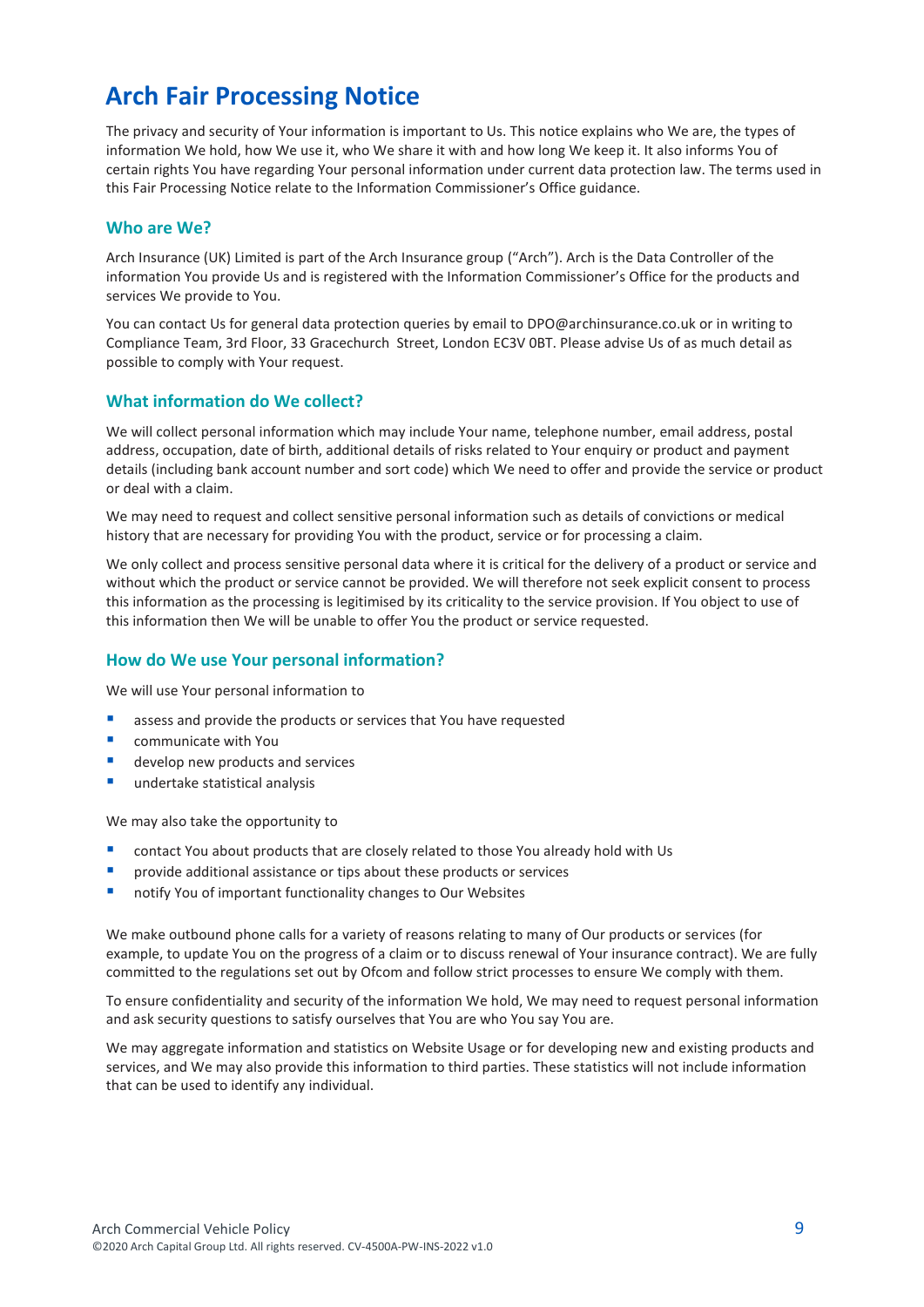#### **Securing Your personal information**

We follow strict security procedures in the storage and disclosure of Your personal information in line with industry practices, including storage in electronic and paper formats.

We store all the information You provide to Us, including information provided via forms You may complete on Our Websites, and information which We may collect from Your browsing (such as clicks and page views on Our Websites).

Any new information You provide Us may be used to update an existing record We hold for You.

#### **When do We share Your information?**

To help Us prevent financial crime, Your details may be submitted to fraud prevention agencies and other organisations where Your records may be searched, including the Claims and Underwriting Exchange (CUE) and the Motor Insurers Anti-Fraud and Theft Register (MIAFTR).

In addition to companies within the Arch Insurance group, third parties (for example loss adjustors) deliver some of Our products or provide all or part of the service requested by You. In these instances, while the information You provide will be disclosed to these companies, it will only be used for the provision and administration of the service provided (for example verification of any quote given to You or claims processing, underwriting and pricing purposes or to maintain management information for analysis).

This may also include conducting a search with a credit reference bureau or contacting other firms involved in financial management regarding payment.

The data We collect about You may be transferred to, and stored at, a destination outside of the European Economic Area ("EEA"). It may also be processed by staff operating outside of the EEA who work for Us or for one of Our suppliers. Such staff may be engaged in, amongst other things, the provision of information You have requested.

If We provide information to a third party We will require it and any of its agents and/or suppliers to take all steps reasonably necessary to ensure that Your data is treated securely and in accordance with this fair processing notice.

We may of course be obliged by law to pass on Your information to the police or other law enforcement body, statutory or regulatory authority including but not limited to the Employer's Liability Tracing Office (ELTO) and the Motor Insurance Bureau (MIB).

We may also share Your information with anyone You have authorised to deal with Us on Your behalf.

#### **How long do We keep Your information for?**

We will not keep Your personal information longer than is necessary for the purpose for which it was provided unless We are required by law or have other legitimate reasons to keep it for longer (for example if necessary for any legal proceedings).

We will normally keep information for no more than 6 years after termination or cancellation of a product, contract or service We provide. In certain cases, We will keep Your information for longer, particularly where a product includes liability insurances or types of insurance for which a claim could potentially be made by You or a third party at a future date, even after Your contract with Us has ended.

#### **Your rights**

Under data protection law You have the right to change or withdraw Your consent and to request details of any personal data that We hold about You.

Where We have no legitimate reason to continue to hold Your information, You have the right to be forgotten.

We may use automated decision making in processing Your personal information for some services and products. You can request a manual review of the accuracy of an automated decision that You are unhappy with.

Further details of your rights can be obtained by visiting our long form notice at [www.archcapgroup.com/Privacy](http://www.archcapgroup.com/Privacy-and-Data-Protection-Policy)[and-Data-Protection-Policy](http://www.archcapgroup.com/Privacy-and-Data-Protection-Policy) or the Information Commissioner's Office Website at [https://ico.org.uk/.](https://ico.org.uk/)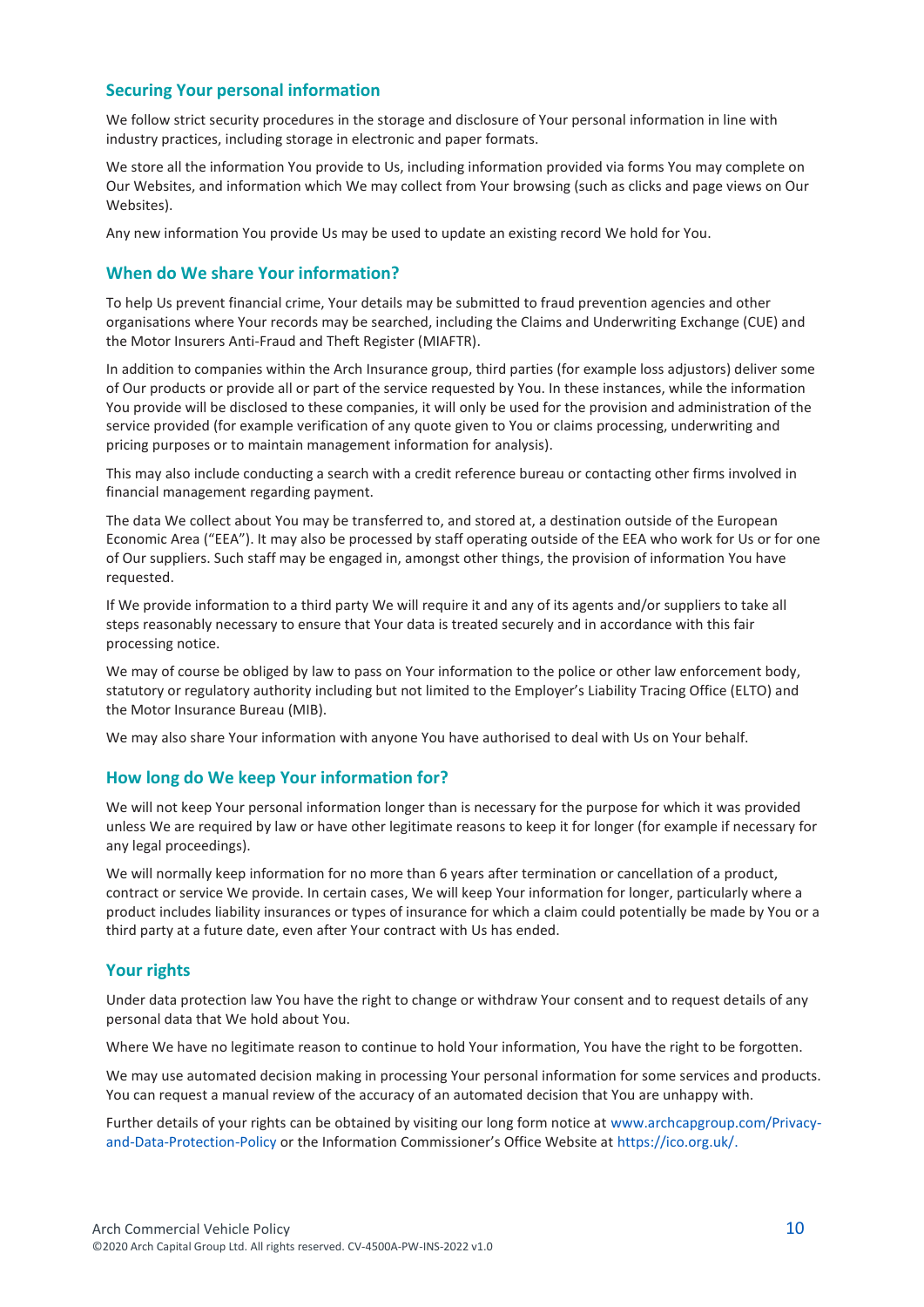## **DAS' Fair Processing Notice**

In addition to the Arch Fair Processing Notice provided in relation to this Policy, data under this Policy will be processed by DAS, who are committed to processing personal information fairly and transparently. This section is designed to provide a brief understanding of how DAS collect and use this information.

DAS may collect personal details, including name, address, date of birth, email address and, on occasion, dependent on the type of cover in place, sensitive information such as medical records. This is for the purpose of managing the products and services in place, and this may include underwriting, claims handling and providing legal advice. DAS will only obtain personal information either directly from You, the third party dealing with Your claim or from the authorised partner who sold this Policy.

#### **Who DAS are**

DAS is part of DAS Legal Expenses Insurance Company Limited which is part of DAS UK Holdings Limited (DAS UK Group). The uses of personal data by DAS and members of the DAS UK Group are covered by their individual company registrations with the Information Commissioner's Office. DAS has a Data Protection Officer who can be contacted at [dataprotection@das.co.uk.](mailto:dataprotection@das.co.uk)

#### **How DAS will use Your information**

DAS may need to send personal information to other parties, such as lawyers or other experts, the court, insurance intermediaries, insurance companies, appointed service providers, specialist agencies or other members of the DAS UK Group, so they may contact You for Your feedback. If the Policy includes legal advice, DAS may have to send the personal information outside of the European Economic Area (EEA) in order to give legal advice on non-European Union law. Dependent on the type of cover in place, the personal information may also be sent outside the EEA so the service provider can administer the claim.

DAS will take all steps reasonably necessary to ensure the personal data is treated securely and in accordance with this Privacy Notice. Any transfer outside of the EEA will be encrypted using SSL technology.

DAS will not disclose the personal data to any other person or organisation unless they are required to by their legal and regulatory obligations. For example, DAS may use and share the personal data with other organisations and public bodies, including the police and anti-fraud organisations, for the prevention and detection of crime, including fraud and financial sanctions. If false or inaccurate information is provided and fraud is identified, details will be passed to fraud prevention agencies to prevent fraud and money laundering. Further details explaining how the information held by fraud prevention agencies may be used can be obtained by writing to, or telephoning DAS. A copy is also accessible and can be downloaded via DAS' Website.

#### **What is DAS' legal basis for processing Your information?**

It is necessary for DAS to use the personal information to perform their obligations in accordance with any contract that they may have with the person taking out this Policy. It is also in their legitimate interest to use the personal information for the provision of services in relation to any contract that they may have with the person taking out this Policy.

#### **How long will Your information be held for?**

DAS will retain personal data for 7 years. DAS will only retain and use personal data thereafter as necessary to comply with their legal obligations, resolve disputes, and enforce their agreements. If You no longer want DAS to use the personal data, please contact them a[t dataprotection@das.co.uk.](mailto:dataprotection@das.co.uk)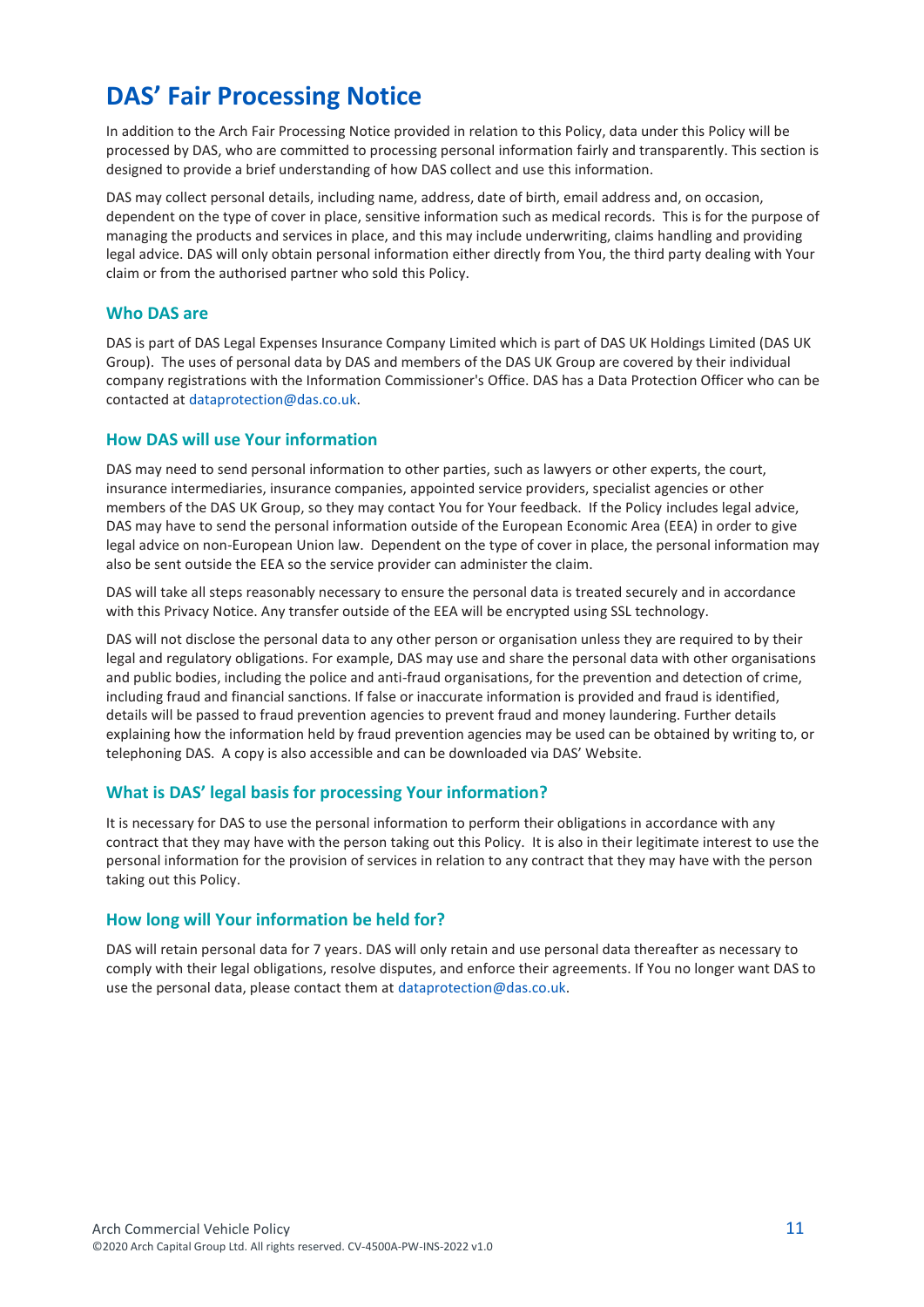#### **What are Your rights?**

The following rights are available in relation to the handling of personal data:

- the right to access personal data held
- the right to have inaccuracies corrected for personal data held
- the right to have personal data held erased
- the right to object to direct marketing being conducted based upon personal data held
- the right to restrict the processing for personal data held, including automated decision-making
- the right to data portability for personal data held

Any requests, questions or objections should be made in writing to the Data Protection Officer:-

Data Protection Officer **DAS Legal Expenses Insurance Company Limited** DAS House Quay Side Temple Back Bristol BS1 6NH Or via email: [dataprotection@das.co.uk](mailto:dataprotection@das.co.uk)

#### **How to make a complaint**

If there is any dissatisfaction with the way in which personal data has been processed, the Data Protection Officer can be contacted in the first instance using the details above.

If You remain dissatisfied, the Information Commissioner's Office can be approached directly for a decision. The Information Commissioner can be contacted at: -

**Information Commissioner's Office** Wycliffe House Water Lane Wilmslow Cheshire SK9 5AF [www.ico.org.uk](file://///AIGI-PAVNAS002.corp.archcapservices.com/Branding/_BCS/00_WIP/00509-UK-Policy-Templates/00509G-3-Schemes-ArchBranded/Word_docs/UK-Templates-3-20/FINAL/www.ico.org.uk)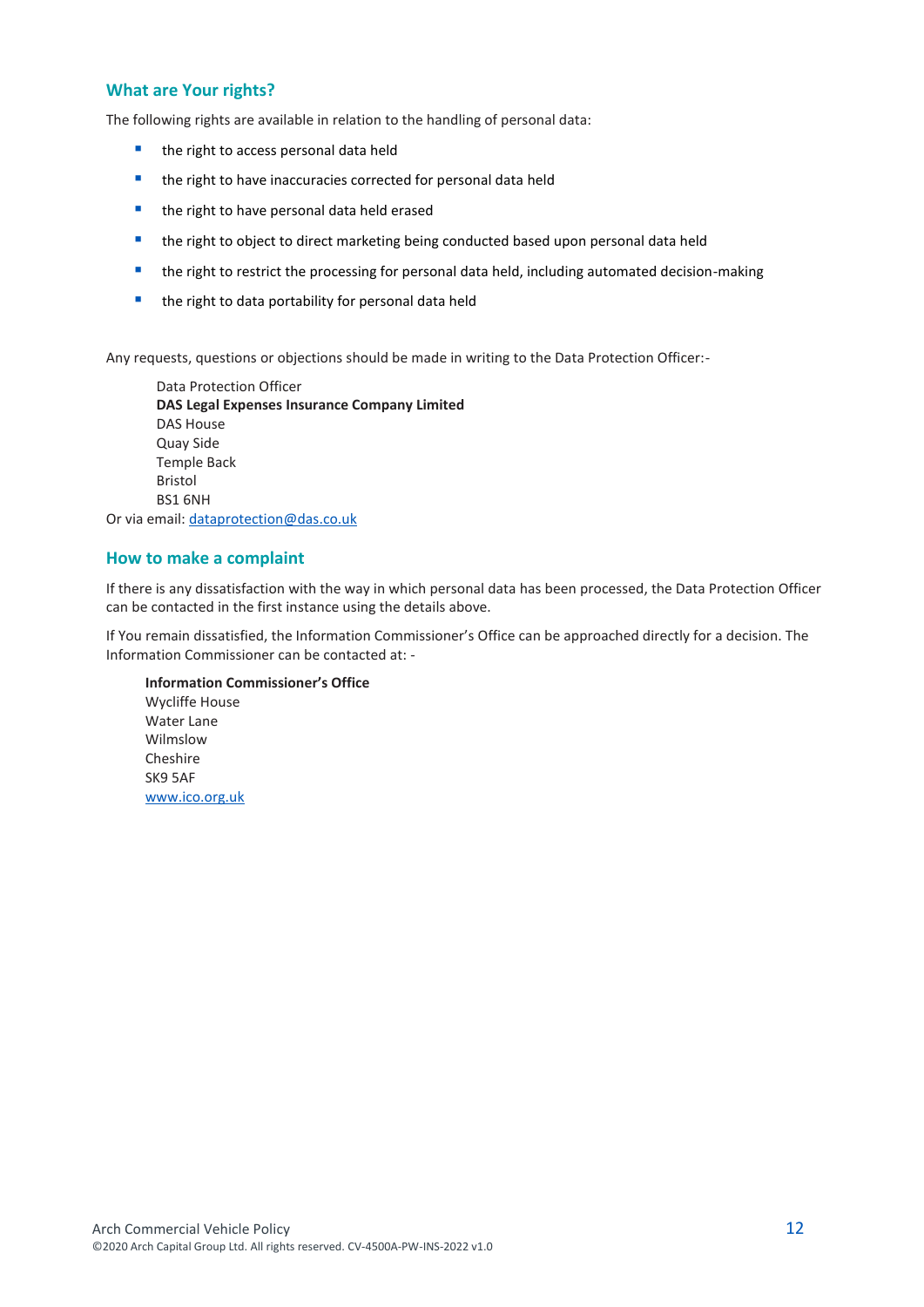# **Commercial Vehicle – Cover**

#### **The cover You have**

Your Schedule shows You what cover You have. The different types of cover are listed below.

Find the cover You have and this lists the sections of the Policy that apply.

▪ **Comprehensive**

All sections apply.

#### **E** Third party, fire and theft

Liability to Others, Loss of or Damage to Your Vehicle (except accidental or malicious damage and vandalism), Foreign Use, Motor Legal Protection.

- **Third party only** Liability to Others, Foreign Use, Motor Legal Protection.
- **Fire and theft** (You can only have this cover if Your vehicle is not on a public road or other public place and is not being used.) Loss of or Damage to Your Vehicle (except accidental or malicious damage and vandalism).
- **Accidental damage, fire and theft** (You can only have this cover if Your vehicle is not on a public road or other public place and is not being used.) Loss of or Damage to Your Vehicle.

The General Terms, General Conditions and General Exceptions apply to all sections of the Policy.

#### **Use**

**This insurance only covers Your vehicle if it is being used in the way specified in Your Certificate of motor insurance or Endorsement.**

**The following uses are not covered:**

- Racing, pace-making or being in any contest or speed trial or any rigorous reliability testing on Your vehicle (apart from road safety rallies and treasure hunts).
- **E** Using Your vehicle on any racetrack or circuit other than accidents to which the Road Traffic Act applies.
- Any purpose connected with the motor trade, unless this use is described in Your certificate.
- **E** Hiring out the vehicle, unless this use is described in Your certificate.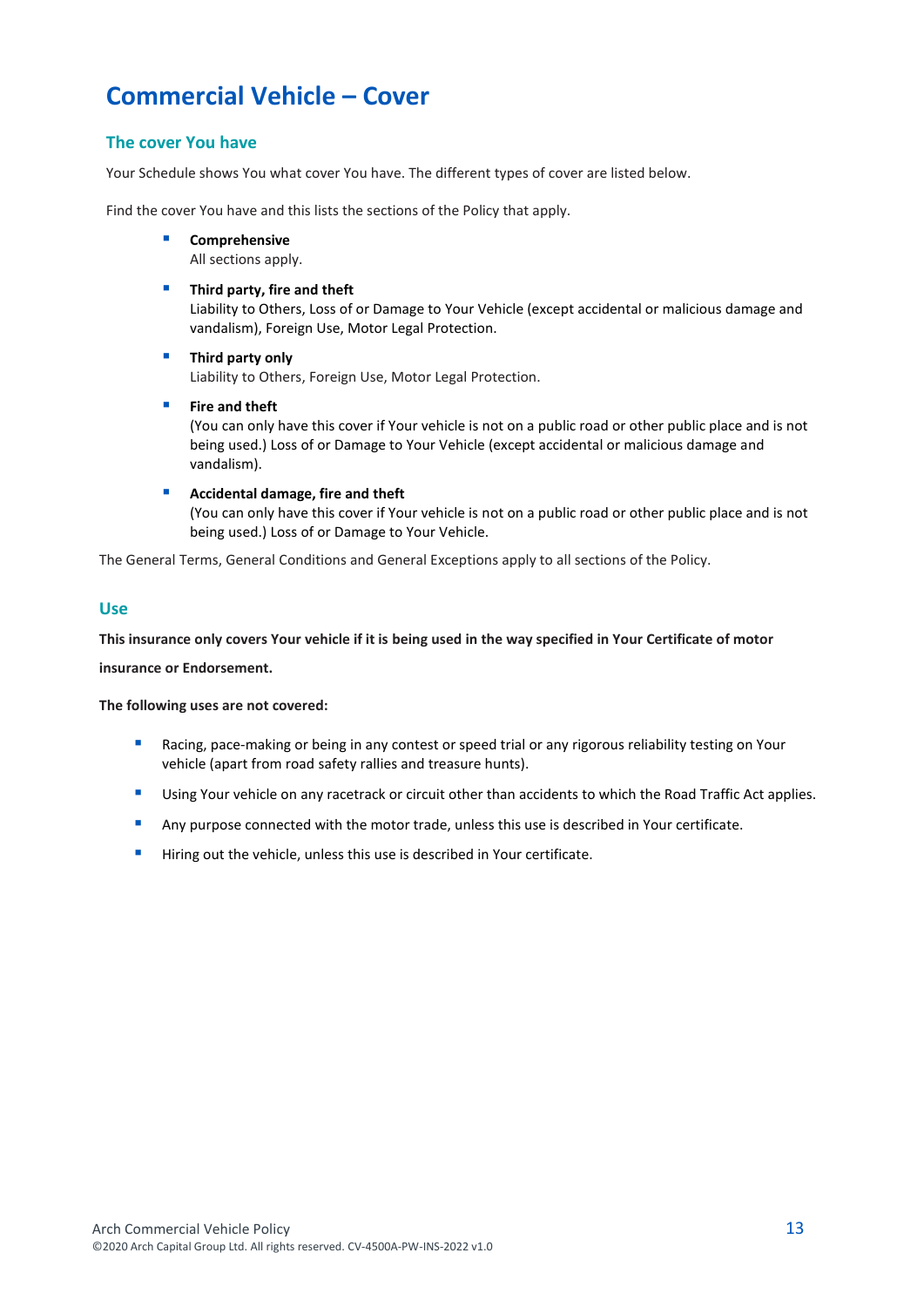# **Commercial Vehicle – Sections**

### <span id="page-13-0"></span>**Liability to others section**

#### **Driving Your vehicle**

We will insure You for all the amounts You may be legally liable to pay for:

- death of or injury to other people; or
- damage to property;

as a result of any accident You have while You are driving, using or in charge of Your vehicle or while You are loading and unloading Your vehicle.

#### **Other people driving or using Your vehicle**

In the same way You are insured We will also cover the following people:

- Any person You allow to drive or use Your vehicle, as long as this is allowed by Your current Certificate of motor insurance and has not been excluded by an Endorsement, exception or condition.
- Any passenger who causes an accident while travelling in or getting into or out of the insured vehicle as long as You ask Us in writing, after the accident, to indemnify the passenger.

#### **Limits of indemnity to property damage**

The most We will pay for property damage is £5,000,000 for any one claim or claims arising out of one incident.

The most We will pay for costs and expenses arising from property damage is £5,000,000 for any one claim or claims arising out of one incident.

If there is a property damage claim made against more than one person covered by this insurance, We will deal with any claim made against You first.

#### **Legal personal representatives**

After the death of anyone who is covered by this insurance, We will deal with any claim made against that person's estate, provided that the claim is covered by this insurance.

#### **Costs and expenses Legal costs**

If We first agree in writing, We will pay:

- solicitor's costs if anyone We insure is represented at a coroner's inquest, fatal accident inquiry or court of summary jurisdiction;
- reasonable costs for legal services to defend anyone We insure against any prosecution arising from any death; and
- all other legal costs and expenses We agree to.

We will only pay these legal fees if they arise from an accident that is covered under this insurance.

#### **Emergency medical treatment**

We will pay for emergency medical treatment that is needed after an accident involving any vehicle which this

insurance covers. (We must provide this cover under the Road Traffic Acts.)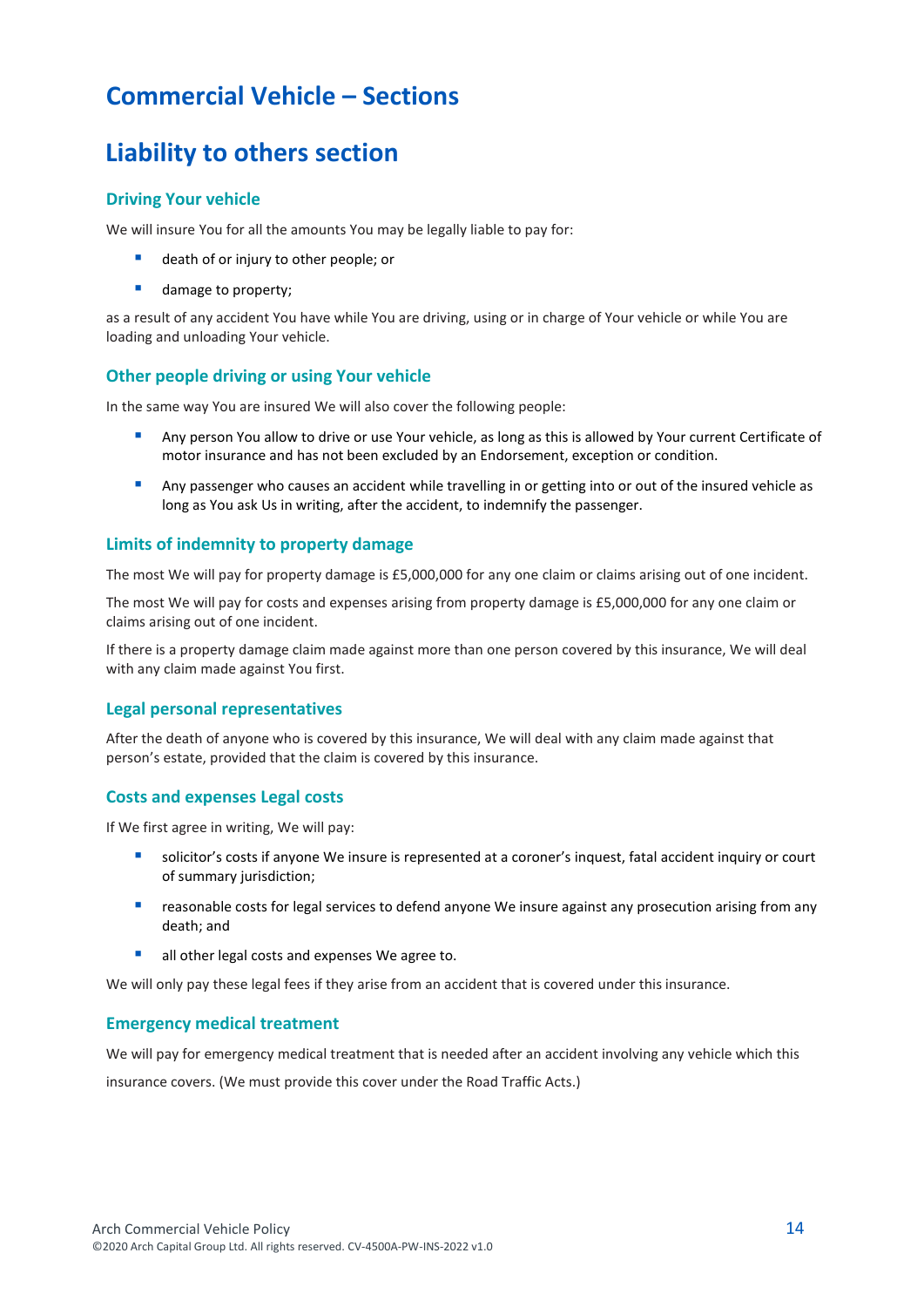#### **European Union (EU) (Compulsory cover)**

We will provide the minimum insurance needed by the relevant law to allow You to use Your vehicle:

- in any country which is a member of the EU; and
- in any other countries which have made arrangements to meet the insurance conditions of, and are approved by, the Commission of the European Union.

#### **Towing**

Under this section We will insure You while any vehicle covered by this insurance is towing a caravan, Trailer or a broken-down vehicle (as allowed by law).

We will not pay any claim arising from the following:

- Damage to or loss of the towed caravan, Trailer or broken-down vehicle.
- **E** Damage to or loss of any property being carried in or on the towed caravan, Trailer or broken-down vehicle.
- A caravan, Trailer or broken-down vehicle being towed for reward.
- Towing more Trailers than the number allowed by law.
- **■** If more than one caravan, Trailer or broken-down vehicle is being towed at any one time.

We will only provide this cover if:

- the caravan, Trailer or broken-down vehicle is properly secured to Your vehicle by towing equipment manufactured for the purpose; and
- **■** the method of towing the caravan, Trailer or broken-down vehicle stays within the manufacturer's recommended towing limits and any other relevant law.

#### **Exceptions to Liability to others section**

This section of Your insurance does not cover the following:

- Anyone who can claim for the same loss from any other insurance.
- Loss of, or damage to, property belonging to (or in the care of) anyone We insure and who is making a claim under this part of the insurance.
- **E** Death of or bodily injury to any person arising out of and in the course of their employment by the policyholder or by any other person claiming under this insurance. This does not apply if We need to provide cover due to the requirements of relevant laws.
- **Death, bodily injury or damage arising out of the spraying of crops.**
- **•** Death, bodily injury or damage arising off the road as a result of the loading or unloading of Your vehicle by anyone apart from the driver or attendant.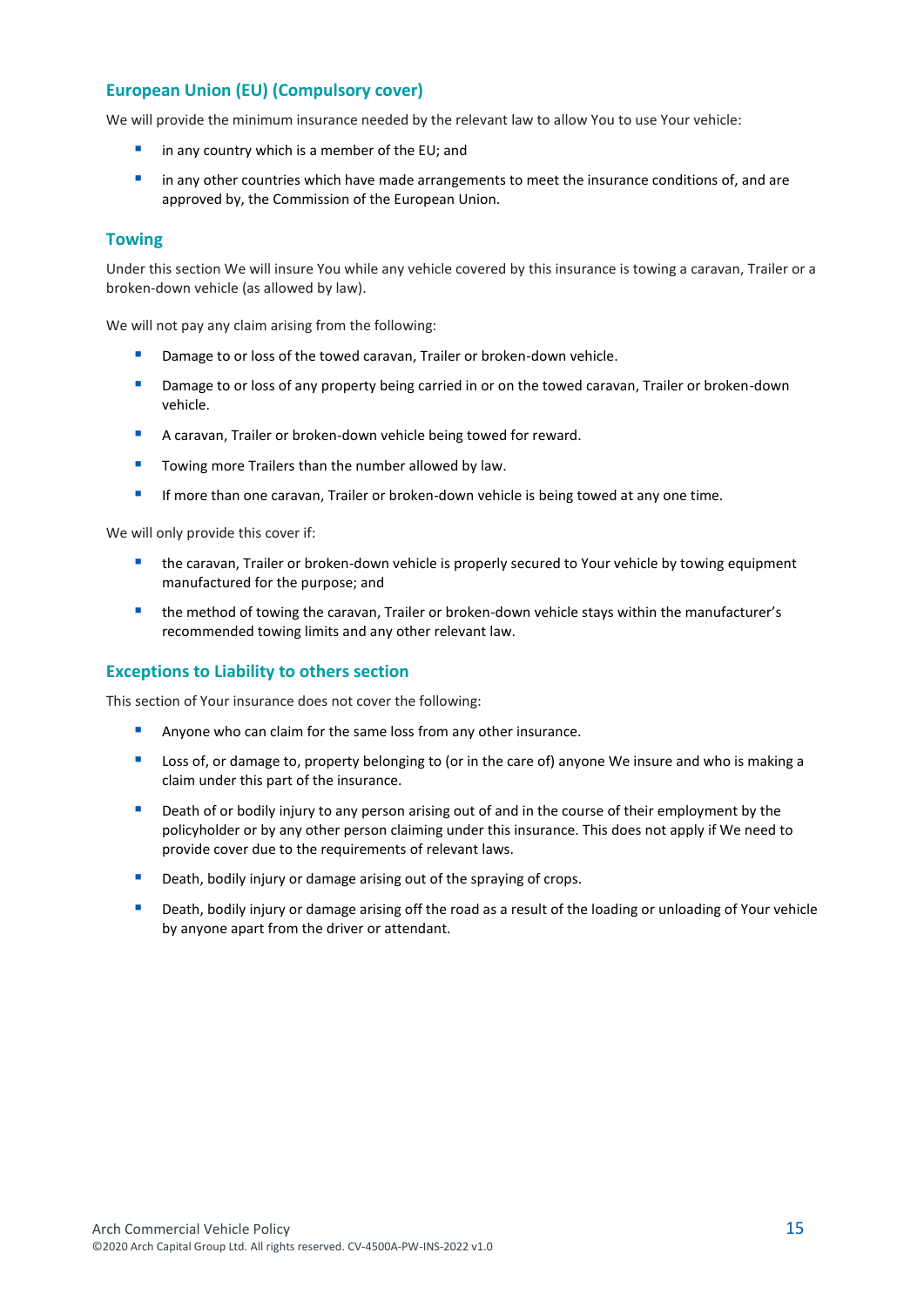# <span id="page-15-0"></span>**Loss of or damage to Your vehicle section**

#### **This cover only applies to Your vehicle**

We will insure Your vehicle against loss or damage (less any Excess that applies) caused by:

- accidental or malicious damage and vandalism;
- **■** fire, lightning, self-ignition and explosion; or
- **E** theft or attempted theft, or taking the vehicle away without Your permission.

#### **Accessories and audio, visual or telephone equipment**

Your vehicle's spare parts and fitted accessories are insured in the same way, as long as they are used with Your vehicle, are kept in or on Your vehicle and fall within the maximum amount We pay.

Permanently fitted audio, visual and telephone equipment is also insured against loss or damage, but We will only pay the market value of the equipment at the time of the loss or damage. We will only pay up to £750 for items which are not the manufacturer's standard fitted equipment. We will not pay for loss of or damage to cassettes, compact or mini discs, DVDs or accessories used with the audio, visual or telephone equipment.

#### **Loss of keys**

We will pay up to £1,000 if the keys for Your vehicle are lost or stolen and have not been recovered. We will pay for the cost of replacing entry key and transponders, ignition and steering locks that can be opened or operated with the lost items, provided You inform the police of the loss as soon as it is discovered.

#### **For a claim under this section We may either:**

- **pay for the damage to be repaired;**
- pay an amount of cash to replace the lost or damaged item; or
- **•** replace the lost or damaged item.

#### **The most We will pay will be either:**

- the market value of Your vehicle immediately before the loss (including its accessories and spare parts) up to the value shown in the Schedule; or
- the cost of repairing the vehicle;

whichever is less.

We will not pay the cost of any repair or replacement which improves Your vehicle or accessories to a better condition than they Were in before the loss or damage. If this happens You must make a contribution towards the cost of repair or replacement.

#### **Transport after an accident**

If Your vehicle cannot be driven after an accident, We will pay the reasonable cost (where necessary) of taking Your vehicle to a repairer near to Your vehicle's location, and returning it after the repair to Your last known address. Do not attempt to move the vehicle Yourself if this could increase the damage. If unnecessary damage is caused as a result of attempts to move Your vehicle, We will not pay any extra cost arising from that damage.

#### **Total loss (write-off)**

If the cost of repairs to Your vehicle is greater than the market value of the vehicle We will offer You an amount as compensation. The insurance for Your vehicle will end when You accept that offer.

If requested You must send Us the vehicle registration document (V5c), MOT certificate, vehicle purchase receipt, all keys and any other relevant documentation before We agree settlement.

Once payment has been issued the vehicle becomes Our property for disposal.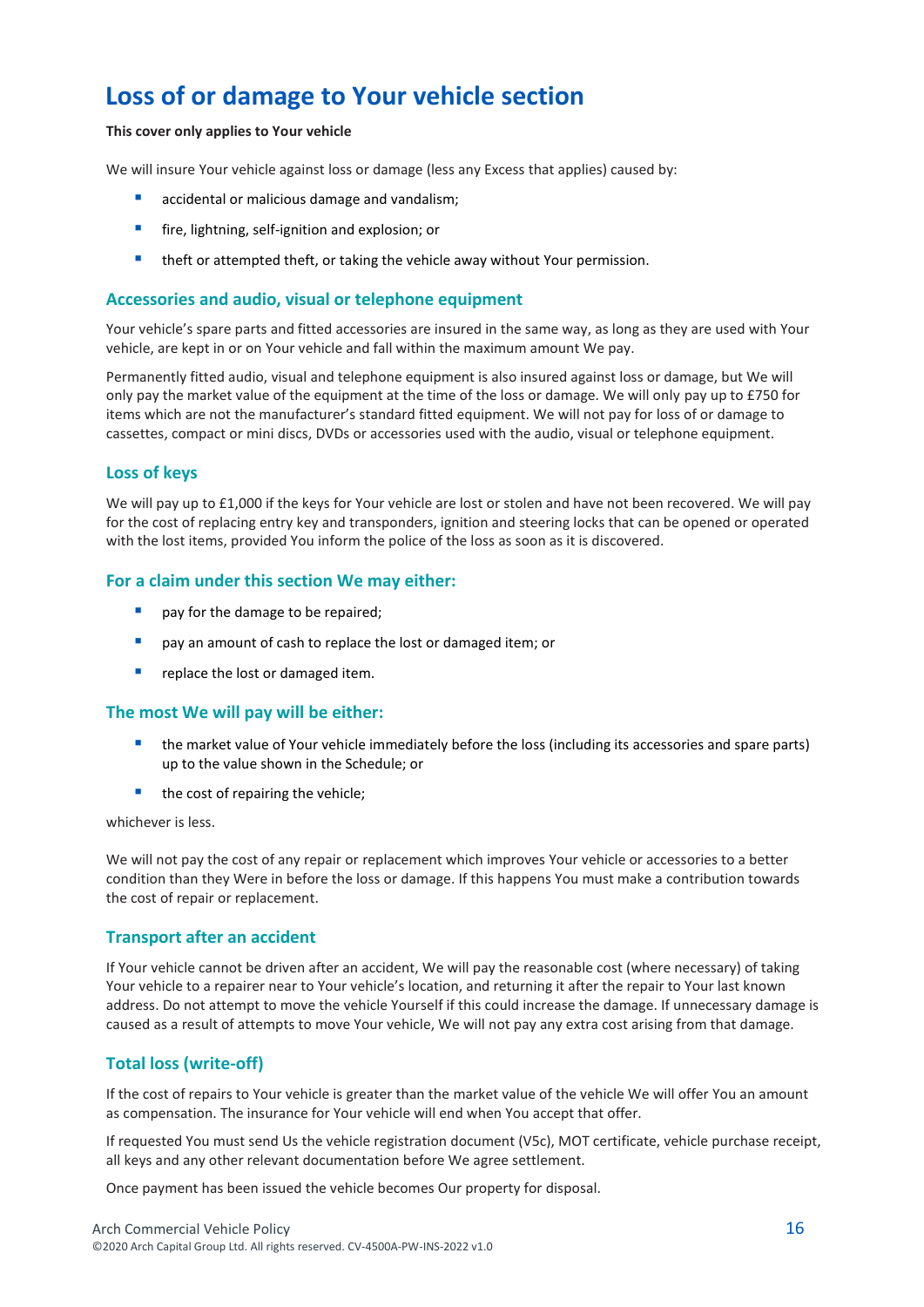If there is any outstanding loan on the vehicle We may pay the finance company first. If Our estimate of market value is more than the amount You owe them We will pay You the balance. If Our estimate of the market value is less than the amount You owe You may have to pay them the balance.

If Your vehicle is leased or on contract hire, We may pay the leasing or contract hire company first. When calculating the value of the vehicle We may take into account any discount on the manufacturer's recommended retail price they obtained when purchasing the vehicle. If the amount We pay is more than the amount You owe the leasing or contract hire company, the amount We pay them will settle the claim. If the amount We pay is less than the amount You owe You may have to pay them the balance.

Once payment has been issued the vehicle becomes Our property for disposal.

#### **Windscreen damage (comprehensive cover only)**

You may claim for damage to Your vehicle's windscreen or windows and for any bodywork scratched by broken glass from the window or windscreen. This benefit does not apply to damaged sunroofs, roof panels, lights or reflectors whether glass or plastic.

You will only have to pay the first £75 of each claim. There is no limit on the cost of the windscreen

No Excess will apply if the windscreen can be repaired instead of replaced.

#### **Excesses**

If an Excess is shown in the Schedule, You have agreed to pay that amount for each incident of loss or damage.

#### **Extra excesses for Young or inexperienced drivers**

If Your vehicle is damaged while a Young or inexperienced person (including Yourself) is driving You will have to pay the amount shown below in addition to any compulsory or voluntary Excess applicable.

Drivers/ Additional Excess

- Under 21 years of age..................................................... £300
- Aged 21 to 24 years of age ............................................. £200
- 25 years of age or over but who have a provisional driving licence or who have held a full EU driving licence for less than 12 months...................................... £200

You will not have to pay the amounts shown above if the loss or damage is caused by fire or theft.

#### **When Your vehicle is being serviced**

The cover provided under this section will still apply when Your vehicle is being serviced or repaired. While the vehicle is in the hands of the motor trade for a service or repair We ignore any restrictions on driving or use (as shown in Your Certificate of motor insurance).

#### **Exceptions to loss of or damage to Your vehicle section**

This section of Your insurance does not cover the following.

- **The amount of any Excess shown in the Schedule.**
- **An amount as compensation for You not being able to use Your vehicle (including the cost of hiring** another vehicle).
- Wear and tear.
- Failures, breakdowns or breakages of mechanical, electrical, electronic or computer equipment.
- **■** The vehicle's value reducing, including loss of value as a result of damage, whether repaired or not.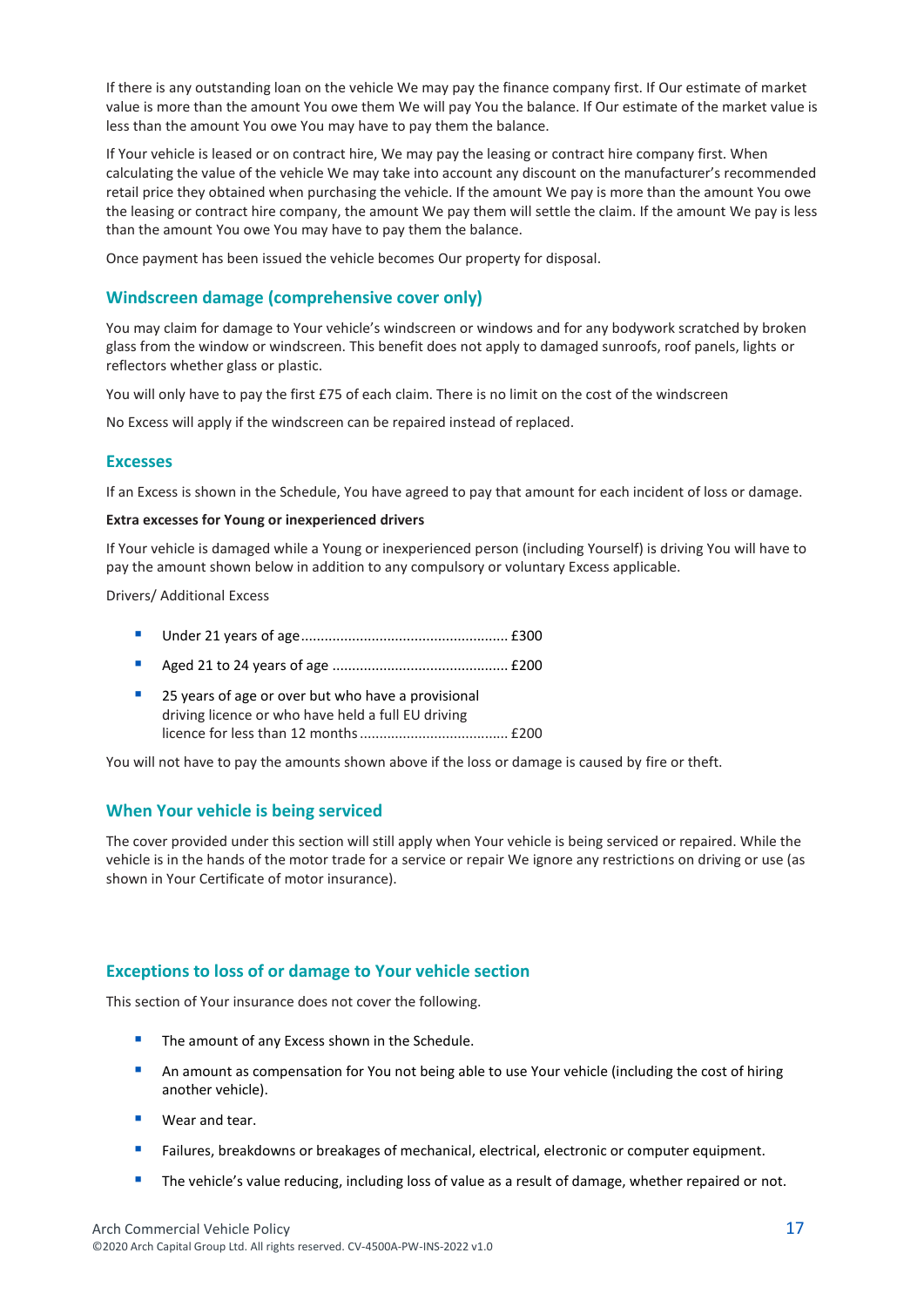- **E** Repairs or replacements which improve the condition of the vehicle.
- Damage to tyres, unless caused by an accident to Your vehicle.
- **■** Damage due to liquid freezing in the cooling system, unless You have taken reasonable precautions as laid down by the vehicle manufacturer's instructions.
- Loss of or damage to accessories unless they are permanently attached to Your vehicle.
- **EXECT Any amount over the last known list price of any part or accessory, plus the reasonable cost of fitting the** part or accessory, if the vehicle manufacturer or its agent cannot supply it from stock held in the United Kingdom.
- Loss of or damage to the vehicle by someone who got it by fraud or deception.
- Loss resulting from repossessing the vehicle and returning it to its rightful owner.
- Loss of or damage to Your vehicle or its contents by theft or attempted theft or an unauthorised person taking and driving it if:
- it has been left unlocked;
- $\blacksquare$  it has been left with the keys in it;
- it has been left with the windows, roof panel or the roof of a convertible vehicle open; or
- reasonable precautions have not been taken to protect it.

### <span id="page-17-0"></span>**Medical expenses section**

We will pay up to £250 for each person for the medical expenses of anyone who is injured while they are in Your vehicle as a result of an accident involving Your vehicle.

# <span id="page-17-1"></span>**Personal belongings section**

We will pay up to a total of £250 for personal belongings in or on Your Vehicle if they are lost or damaged because of an accident, fire, theft or attempted theft.

This section does not apply to:

- Money;
- Goods or samples connected with Your business;
- **Property insured under any other contract;**
- **Pedally** Property that was not reasonably protected.

### <span id="page-17-2"></span>**Foreign use section**

This section only applies if We agree to provide cover before You go abroad, and You pay Us an additional premium.

If We agree, We will extend the cover for Your vehicle so the following benefits apply.

#### **Insurance cover**

This insurance is extended to apply to claims occurring:

- In any country in which We have agreed to provide cover; and
- While the vehicle is being transported (including loading and unloading) between ports in countries where You have cover, as long as the vehicle is being transported by rail or a recognised sea route of not more than 65 hours.

#### **Customs duty and other charges**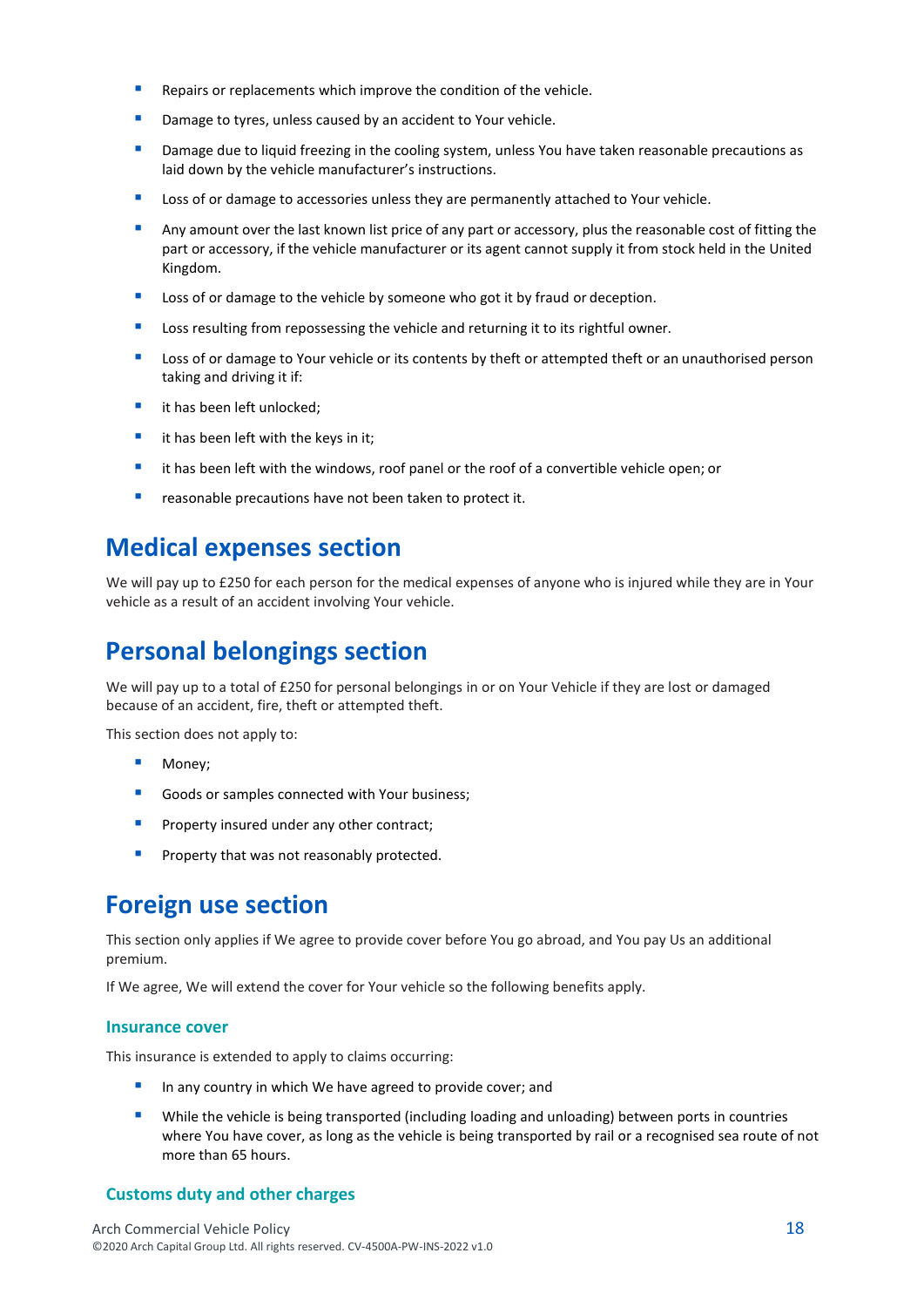If Your vehicle suffers any loss or damage covered by this insurance, and the vehicle is in any country which We have agreed to provide cover for, We will do the following:

- Refund any customs duty You have to pay after temporarily importing Your vehicle into any of the countries where You have cover.
- **■** If Your vehicle cannot be driven because of any loss or damage, We will pay the reasonable cost of delivering the vehicle to You at Your address after the repairs have been made.
- **E** Refund any general average contributions, salvage charges and sue and labour charges incurred during transit of Your vehicle.

#### **Foreign representatives**

In the event of a claim abroad You can contact one of Our foreign representatives. Their details can be found on Our 'Foreign Travel Guidance Note' that can be obtained from Your agent.

### <span id="page-18-0"></span>**No claim bonus section**

If no claim is made under this Policy We will allow a reduction when You renew it according to Our current scale of no claim bonus.

Any claim for windscreen repair or replacement will not affect Your no claim bonus.

#### **Protected no claim bonus (only applicable if stated in the Schedule)**

A no claim bonus of five or more years will not be reduced provided You have no more than one partial fault, fault, fire or theft claim in each Period of insurance. If You have more than one claim in a Period of insurance You will lose the benefit of protected no claim bonus.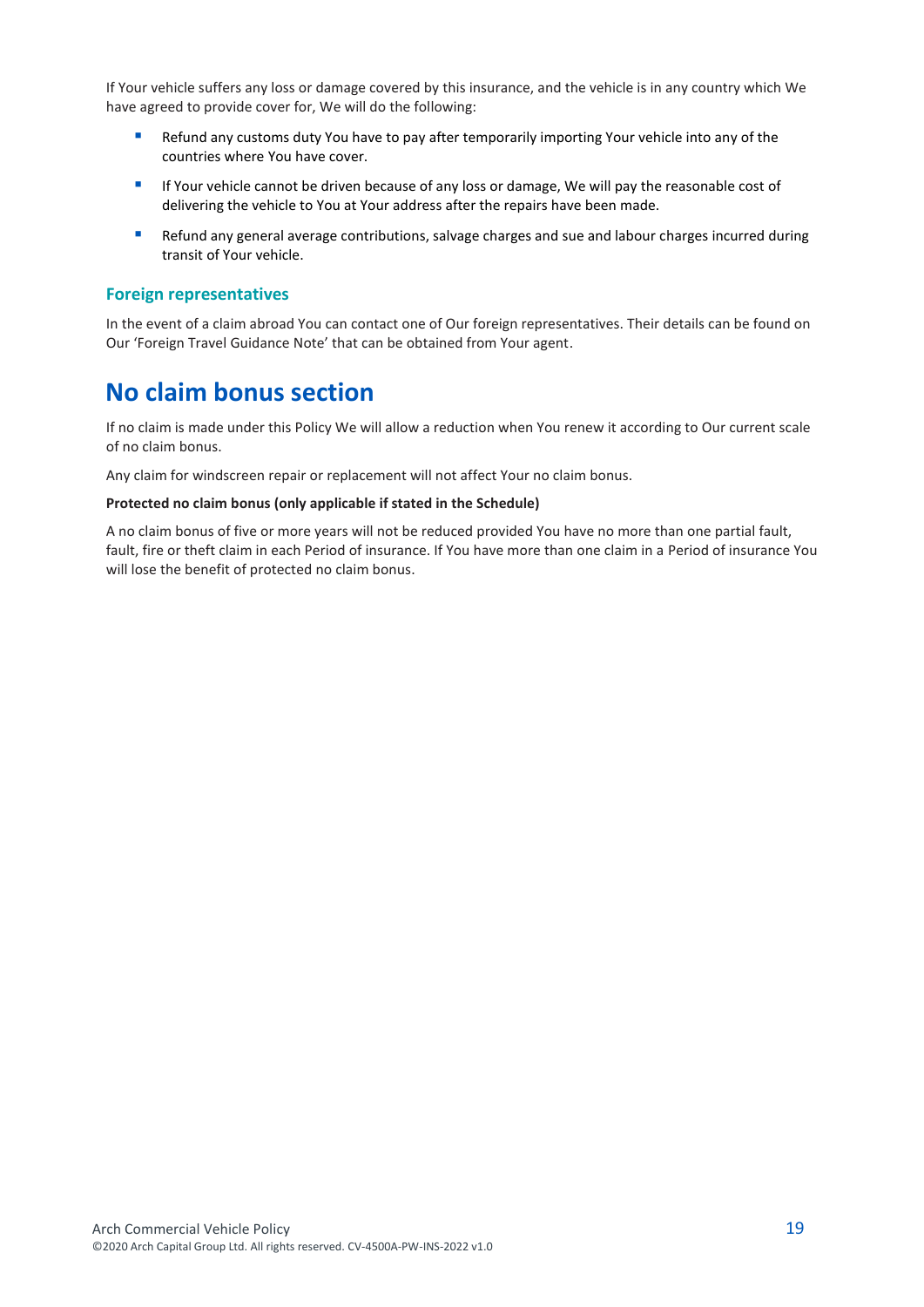### <span id="page-19-0"></span>**Claims procedure**

Please see the page headed 'What to do if You have an accident' at the front of this document. This shows Our claims helpline number and the number to call if Your windscreen is damaged (if insured).

**Important:** Do not admit that You are responsible, or make any offer, promise or payment without written permission from Us.

Follow the procedures below.

- **E** Telephone Us as soon as possible after any accident, injury, loss or damage.
- Send Us, unanswered, any letter or other communication as soon as You receive it from anyone else involved.
- **E** Immediately tell Us about any prosecution, coroner's inquest or fatal accident inquiry involving any person covered by this insurance.
- Give Us all the information and help We need.

### <span id="page-19-1"></span>**General terms**

#### **Changing or adding a vehicle to this insurance**

If You change the vehicle(s) covered by this insurance, or get an extra vehicle which You want cover to apply to, You must tell Your agent or Us and We must agree before cover can start. (We may ask You to return Your Certificate of motor insurance.) We will give You advice on any change in premium and We will send You a new Schedule confirming Our acceptance.

### <span id="page-19-2"></span>**General exceptions**

These general exceptions apply to the whole Policy. Your Policy does not cover the following.

1. Any liability, loss or damage arising while any vehicle covered by this insurance is being:

- Used for a purpose which the vehicle is not insured for;
- driven by or is in the charge of anyone who is not mentioned in the Certificate of motor insurance as a person entitled to drive or who is excluded by an Endorsement;
- driven by anyone (including You) who You know is disqualified from driving, has never held a licence to drive the vehicle, or is prevented by law from having a licence (unless they do not need a licence by law);
- Used in or on restricted areas of airports or airfields. We will not pay for any claim concerning an aircraft within the boundary of the airport or airfield; or
- Used to carry any load which is more than it was constructed to carry and more than the specified maximum capacity.
- 2. Any liability, loss or damage that is also covered by any other insurance.
- 3. Any liability, loss or damage that occurs outside the United Kingdom other than where We have agreed to provide cover. See Foreign use section.
- 4. Any liability You have accepted under an agreement or contract unless You would have had that liability anyway.
- 5. Any result of war, invasion, act of foreign enemy, hostilities (whether war is declared or not), civil war, rebellion, revolution, or military or usurped power (except where We need to provide cover to meet the minimum insurance required by the relevant law).
- 6. Any liability, loss or damage arising directly or indirectly from acts of terrorism, as defined in the UK Terrorism Act 2000, except where We need to provide the minimum insurance required by the Road Traffic Act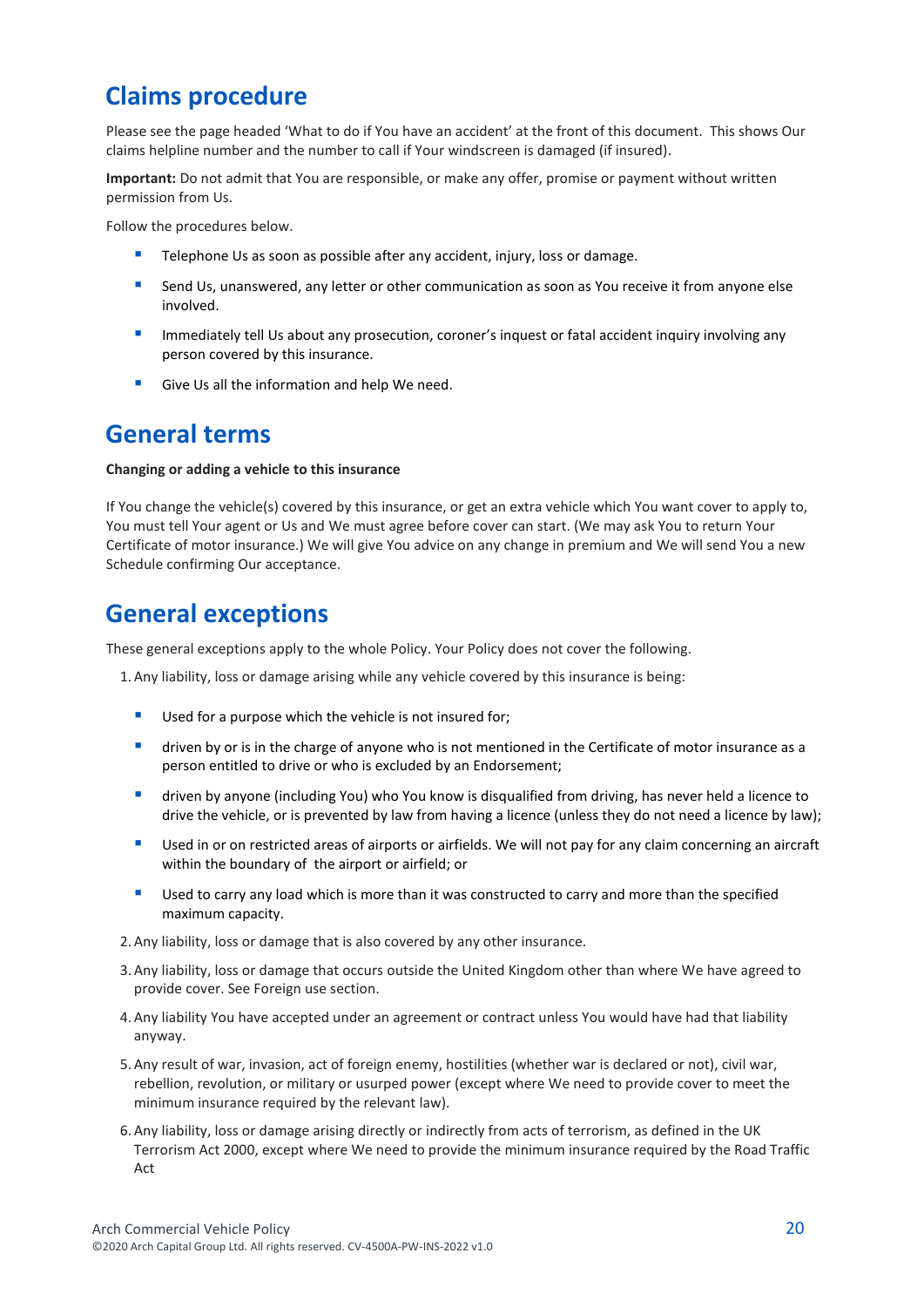7.Direct or indirect loss, damage or liability caused by, contributed to or arising from:

- earthquake;
- riot or civil commotion occurring in Northern Ireland or outside the United Kingdom, (except where We need to provide cover to meet the minimum insurance required by the relevant law);
- **E** ionising radiation or contamination from any radioactive nuclear fuel, or from any nuclear waste from burning nuclear fuel
- **■** the radioactive, toxic, explosive or other dangerous property of any explosive nuclear assembly or nuclear part of that assembly
- carrying any dangerous substances or goods which You need a licence from the relevant authority for (except where We need to provide cover to meet the minimum insurance required by the relevant law); or
- pressure waves caused by aircraft and other flying objects.
- 8. Any proceedings brought against You, or judgment passed in any court outside the United Kingdom, unless the proceedings or judgment arises out of Your vehicle being used in a foreign country which We have agreed to extend this insurance to cover.
- 9. Any liability, (except where We need to provide the minimum level of cover needed by law), for claims for death, injury, illness, loss or damage to property arising directly or indirectly from pollution or contamination.

This exception:

- **E** relates to contamination or pollution caused directly or indirectly by the discharge or leaking of any substance, liquid, vapour or gas; and
- **■** includes contamination or pollution of any building or other structure, water, land or the air.

We will not pay for claims arising directly or indirectly from contamination or pollution where it is caused by any substance, liquid, vapour or gas being deliberately discharged or leaks caused by the failure to maintain or repair Your vehicle, or any part of it.

### <span id="page-20-0"></span>**General conditions**

- 1. You must make a fair presentation of the risk to Us at inception, renewal and variation of the Policy. Should You be in any doubt as to whether information should be presented to Us You must;
	- discuss it with Your insurance agent or
	- disclose it to Us

We may at Our absolute discretion avoid the Policy and refuse to pay any claims where any failure to make a fair presentation is;

- deliberate or reckless or
- of such other nature that if You had made a fair presentation We would not have issued the Policy.

We will return the premium paid by You unless the failure to make a fair presentation is deliberate or reckless.

If We would have issued the Policy on different terms had You made a fair presentation, We will not avoid the Policy except where the failure is deliberate or reckless, but We may instead at Our absolute discretion;

- **■** reduce proportionately the amount paid or payable on any claim the proportion for which We are liable being calculated by comparing the premium actually charged as a percentage of the premium which We would have charged had You made a fair presentation and/ or
- treat the Policy as if it had included such additional terms, other than those requiring payment of the premium as We would have imposed had You made a fair presentation.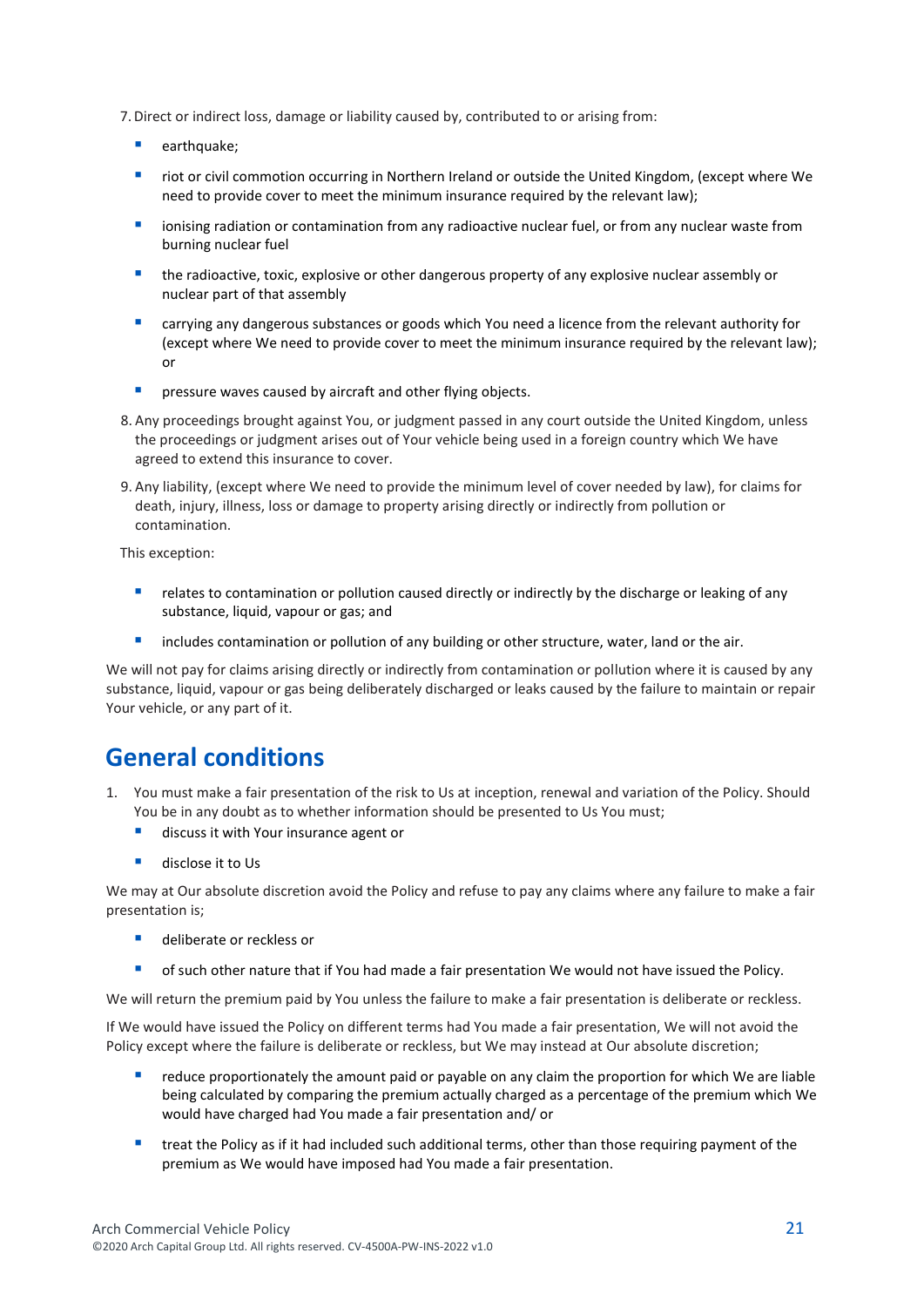For the purposes of this condition references to;

- (i) Avoiding a Policy means treating the Policy as if it had not existed from the inception date (where the failure to make a fair presentation of the risk occurs before the inception of the Policy), the renewal date (where the failure occurs at renewal of the Policy), or the date of change (where the failure occurs when the Policy is changed).
- (ii) Refunds of premium should be treated as refunds of premium back to the inception date, renewal date, or date of change as the context requires.
- (iii) Issuing a Policy should be treated as the references to issuing the Policy at inception, renewing, or change of the Policy as the context requires.
- (iv) Premium should be treated as the premium payable for the particular contract of insurance which is subject to this condition, where there is more than one contract of insurance.
- 2. Your premium is based on the information You supplied at the start of the insurance and when it is renewed. If You have failed to provide Us with complete and accurate information, this could lead to Your claim being denied or the insurance not being valid
- 3. If You or anyone acting on Your behalf to obtain a benefit under this Policy
	- (a) makes a false or fraudulent claim,
	- (b) makes a exaggerated claim,
	- (c) supports a claim by false or fraudulent documents devices or statements whether or not the claim is itself genuine,
	- (d) makes a claim for loss or damage which You or anyone acting on Your behalf deliberately caused We will:
		- **•** refuse to pay the whole of the claim and
		- **•** recover from You any sums that We have already paid in respect of the claim.

We will also notify You if We will be treating the Policy as having terminated with effect from the date of any acts set out in  $(a) - (d)$  above.

In that event You will;

- have no cover under the Policy from the date of the termination and
- not be entitled to any refund of premium
- 4. You must send every communication about a claim, (including any writ or summons) to Us without delay and unanswered. You must also tell Us if You know about any future prosecution, coroner's inquest or fatal accident inquiry involving anyone covered by this insurance.
- 5. You must not admit to, negotiate on or refuse any claim unless You have permission from Us.
- 6. You must take all reasonable steps to protect Your vehicle from loss or damage and to maintain it in an efficient and roadworthy condition.
- 7. You must let Us examine Your vehicle at any reasonable time.
- 8. You must supply the details We need of any vehicles covered by this insurance for the purposes of the Motor Insurance Database. Refer to Important notice at the end of this Policy for full details regarding the Motor Insurance Database.
- 9. We can:
	- take over, conduct, defend or settle any claim; and
	- take proceedings, at Our own expense and for Our own benefit, to recover any payment We have made under this insurance.

We will take this action in Your name or in the name of anyone else covered by this insurance. You, or the person whose name We use must co-operate with Us on any matter which affects this insurance.

10. If We accept Your claim, but disagree with the amount due to You, the matter will be passed to an arbitrator who We both agree to. When this happens, the arbitrator must make a decision before You can start proceedings against Us.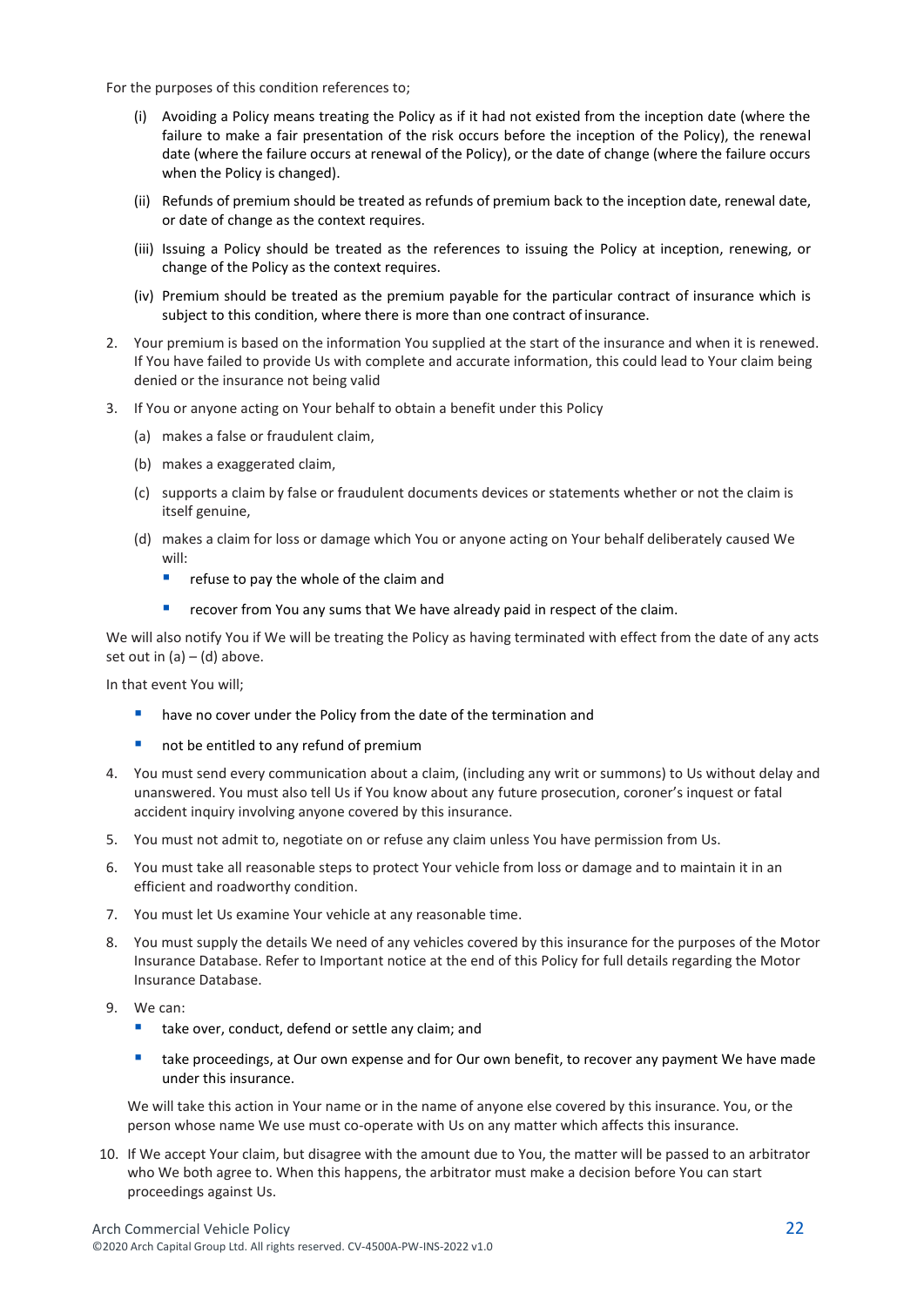- 11. We or Your intermediary may cancel this insurance by sending 7 days' notice in writing, where there is a valid reason for doing so, We will send Our notice to Your last known address (and in the case of Northern Ireland to the Department of the Environment, Northern Ireland). We will refund the part of Your premium which applies to the remaining period of the insurance. We will send this refund to Your insurance agent.
	- Valid reasons for cancellation may include but are not limited to Where You are required in accordance with the terms of this Policy to cooperate with Us or give Us such information, assistance or documents as We may reasonably require, and You fail to do so in a way that materially affects Our ability to deal with the claim, or Our ability to defend Our interests
	- Where there is a failure by You to exercise the duty of reasonable care in maintaining Your vehicle in good condition and a good state of repair, or in taking reasonable steps to minimise loss, damage, injury or accidents
	- Where We reasonably suspect fraud, dishonesty or exaggeration
	- Use of threatening or abusive behaviour or language or intimidation or bullying of Our staff or suppliers
- 12. You may cancel this insurance at any time by telling Us in writing and sending back Your Certificate(s) of motor insurance and the Schedule. If You have not made any claim in the current Period of insurance, We will work out the charge for the time You have been covered by Your Policy (Using Our short-period rates shown below) to the date We receive Your certificate(s). We will then refund any amount We owe You to Your insurance agent. If a claim has been made, We will not give You a refund.

| Period You have had cover<br>for                     | Up to $1$<br>Week | Up to $1$<br>month | Up to $2$<br>months | Up to $3$<br>months | Up to 4<br>months | Up to $6$<br>months | Up to 8<br>months | Over 8<br>months |
|------------------------------------------------------|-------------------|--------------------|---------------------|---------------------|-------------------|---------------------|-------------------|------------------|
| Percentage of annual<br>premium covering that period | 15%               | 25%                | 30%                 | 50%                 | 60%               | 75%                 | 90%               | Full<br>Premium  |
| Percentage of refund                                 | 85%               | 75%                | 70%                 | 50%                 | 40%               | 25%                 | 10%               | Nil              |

13. If there are a number of claims for property damage arising out of any one cause, We may, at any time, pay You up to the maximum amount payable under Liability to Others section. (We will deduct from this amount any sums already paid as compensation). On paying this amount, We will withdraw from any further action connected with the settlement of these claims.

We will pay any legal costs and expenses incurred with Our consent, up to the time We withdraw from dealing with the claims.

14. If, under the law of any country which this insurance covers You in, We must settle a claim which We would not otherwise have paid, We may recover this amount from You or from the person who made the claim.

15. If You have agreed to pay Your premium by instalments, the following will apply:

▪ **If You do not pay an instalment at renewal –**

If You do not pay the instalment due at renewal all cover under this contract will end from that date. You must then return Your certificate(s) of motor insurance to Us.

▪ **If You do not pay Your instalment at any other time –**

If You do not pay an instalment when it is due, We may refuse to pay any claim arising from an event which happens on or after that date. If You do not pay a previously unpaid instalment when We ask a second time, We will cancel this Policy from the due date of the first unpaid instalment. All cover under this Policy will end and You must return Your Certificate of motor insurance to Us.

- If Your vehicle is written off before You have paid all Your instalments, and We agree to pay Your claim, the amount You owe for the year's premium will be taken from the claim payment.
- If any extra premium is needed during the Period of insurance, it will be spread out over the remaining instalments due for that year. If You have already paid all Your instalments, You must immediately pay any extra premium when it is due.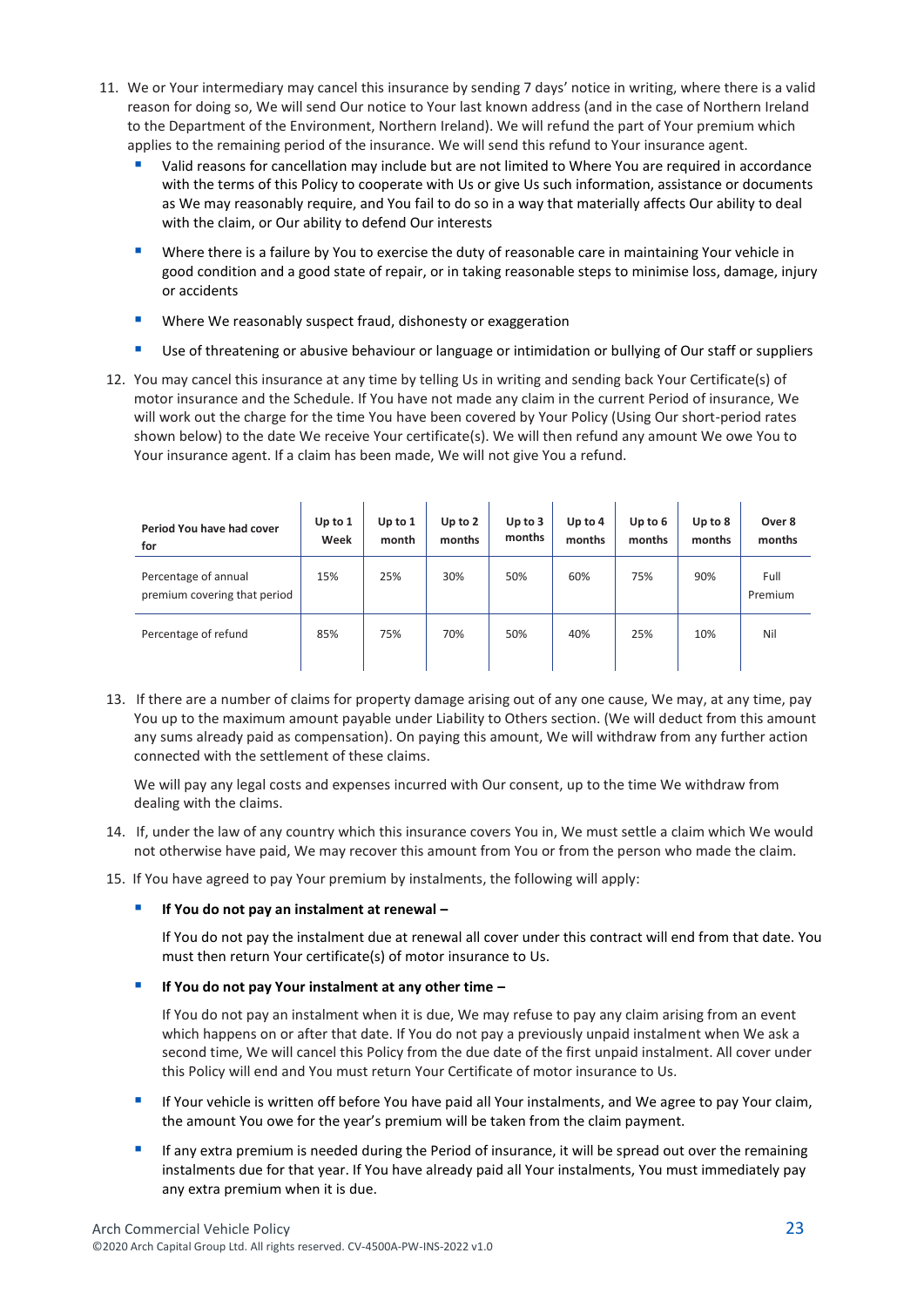16. We shall not be liable to pay any claim or provide any benefit under any insurance cover or extension to the extent that the provision of such cover, payment of such claim or provision of such benefit would expose Us to any sanction, prohibition or restriction under United Nations resolutions or the trade or economic sanctions, laws or regulations of the European Union, United Kingdom or United States of America.

### <span id="page-23-0"></span>**Important notices**

#### **Changes You must tell Us about**

You must tell Us prior to or immediately about any changes which affect Your Policy and which have occurred since the Policy started or since the last renewal date. If You are not sure whether certain facts are relevant, please ask Your insurance agent.

Here are some examples of the changes You should tell Us about:

- A change of vehicle (including extra vehicles).
- All changes You or anyone else make to the vehicle if these make the vehicle different from the manufacturer's standard specification (whether the changes are mechanical or cosmetic).
- A change of address.
- A change of business activity.
- A new main user of the vehicle.
- Details of any driver who You have not told Us about before or who is excluded by the Certificate of motor insurance or an Endorsement but who You now want to drive.
- **■** Details of any motoring conviction, disqualification or fixed penalty offence of any person allowed to drive or of any future prosecutions for any motoring offence.
- **EXTENDER IN A DETAILS OF Any accident or loss (whether or not You make a claim) which involves Your vehicle or which** occurs while You are driving anyone else's vehicle.
- **E** Details if You or any other person allowed to drive Your vehicle suffers from a notifiable condition not notified to DVLA or any condition for which DVLA have restricted the licence.

Upon being notified of any such changes We may, at Our discretion;

- (i) Continue to provide cover under the appropriate section on the same terms
- (ii) Restrict the cover provided by the section
- (iii) Impose additional terms
- (iv) Alter the premium
- (v) Cancel the section and, or the Policy

If You do not tell Us about any relevant changes We may;

- (i) Treat the appropriate section and the Policy as if it had come to an end as at the date of the change, returning a proportionate amount of the premium for the unexpired Period of insurance if We would have cancelled the section and the Policy had We known of the change.
- (ii) Treat the section and the Policy as if it had contained such terms (Other than relating to premium) or other restrictions (If any) from the date of the change as We would have applied had We known of the change.
- (iii) Reduce proportionately the amount paid or payable on any claim, the proportion for which We would have charged had We known of the change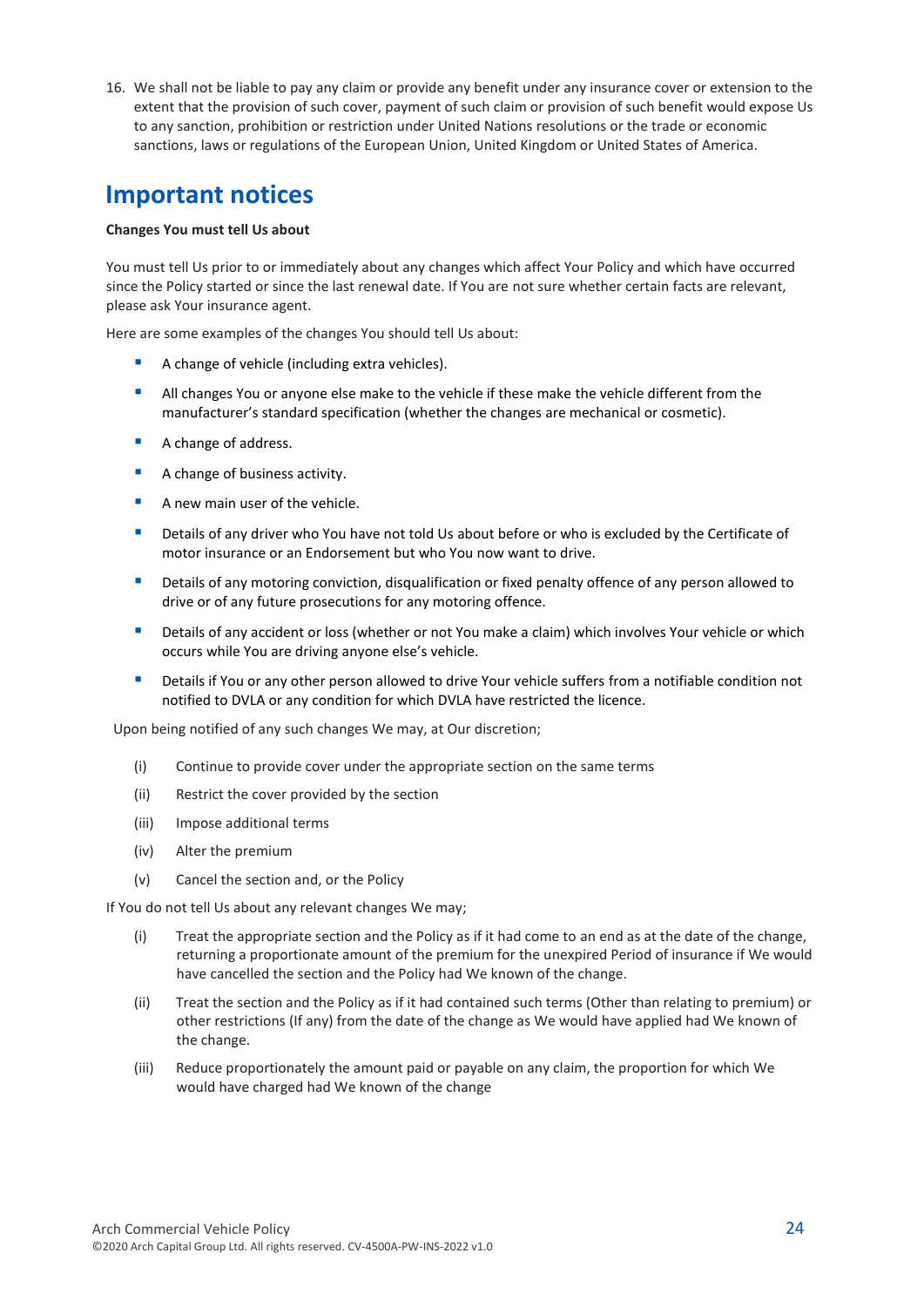#### **Motor Insurance Database (MID)**

Uninsured drivers currently cost UK motorists over £400 million per year. This means every time you pay your insurance premium a portion of this amount goes to pay for these illegal road users. To tackle this problem the Motor Insurance Database (MID) was established.

The Police make approximately 2 million enquiries per month on the MID to check if vehicles have insurance and as a result of this seize nearly 140,000 uninsured vehicles a year.

DVLA can penalise the registered keepers of vehicles that are not insured. As part of this Continuous Insurance Enforcement (CIE) policy the DVLA will compare its records with details of all vehicles currently on cover that are held on the MID. It is therefore important that your vehicle details have been added to the MID.

#### **What this means in Practice**

We will supply the details of Your Policy such as policyholder name, address, policy number, inception and expiry date to the MID.

We will also supply the vehicle details at inception and any changes throughout the year and at renewal to the MID.

You do however need to make sure You advise Your insurance agent immediately when vehicle changes happen and the previous page also provides more detail regarding other relevant changes.

It is very important that Your vehicle details are up to date on the MID or Your vehicle may be seized by the Police.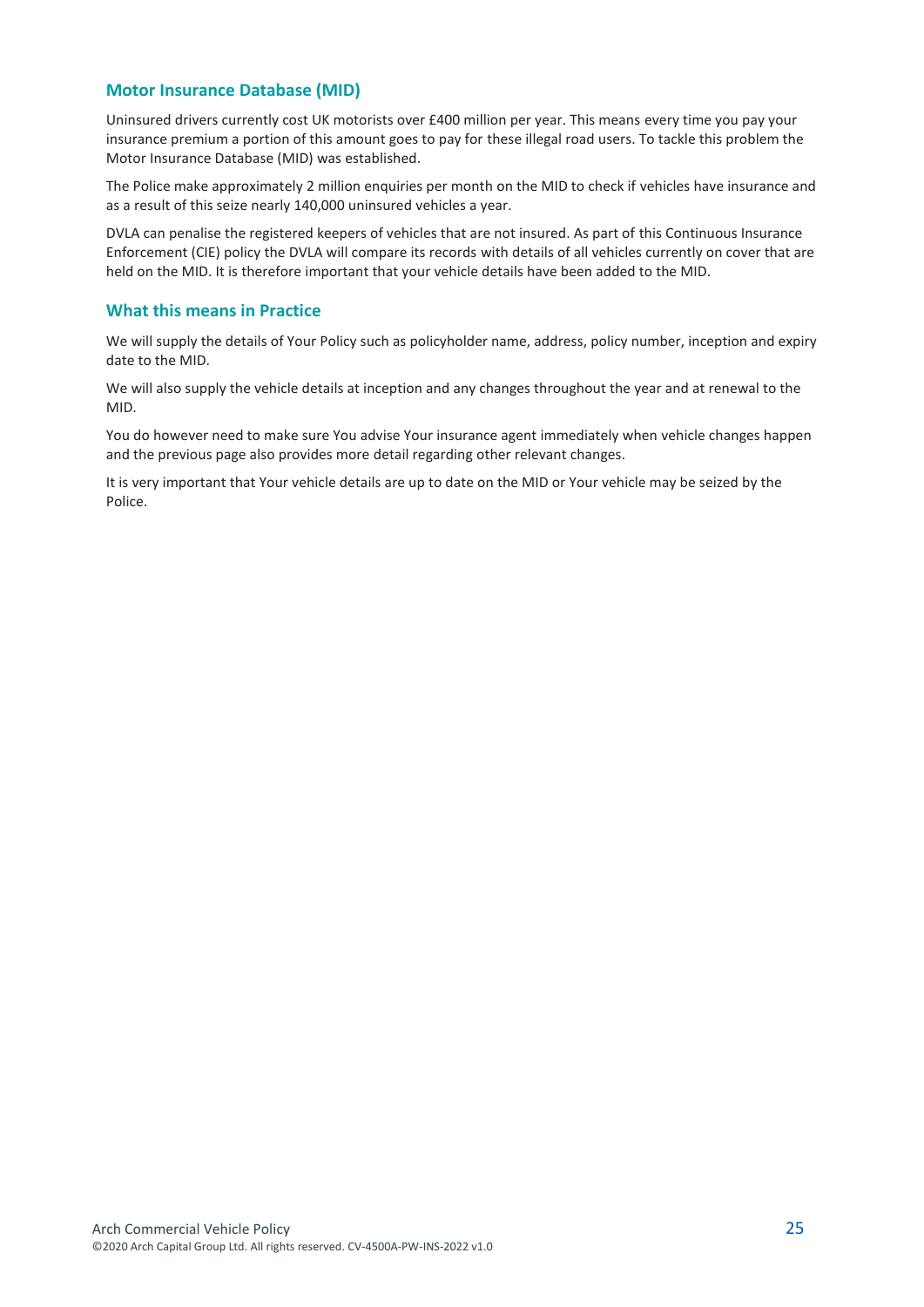### <span id="page-25-0"></span>**Motor Legal Protection section**

DAS Legal Expenses Insurance Company Limited ("DAS") is the Underwriter and provides the insurance for this section. The general conditions and general exceptions apply to this section where applicable.

Motor legal protection is designed to help an Insured Person if a motor accident was not their fault and they have suffered an injury, need a replacement hire vehicle, or incurred other losses which are not covered under Your Commercial Vehicle Insurance Policy. It also provides defence against motoring prosecutions and assistance with contractual disputes relating to the Insured Vehicle.

Hire assist provides a vehicle for up to 14 days if Your vehicle is stolen or is undriveable following theft, attempted theft, fire or vandalism, storm or flood, or is declared a total loss under Your Commercial Vehicle Insurance Policy following an accident.

#### **Helpline services**

The legal advice service is provided by DAS Law Limited and/or a Preferred Law Firm on behalf of DAS.

You can contact Our UK-based call centre 24 hours a day, seven days a Week. However, We may need to arrange to call You back depending on Your enquiry. To help Us check and improve Our service standards, We may record all calls. When phoning, please tell Us Your reference number TSO/6954499.

We cannot accept responsibility if the helpline services are unavailable for reasons We cannot control.

#### **Legal advice service**

#### **Call 02920 857238**

We will provide You with confidential legal advice over the phone on any commercial legal issue affecting Your business, under the laws of the United Kingdom of Great Britain and Northern Ireland, any European Union country, the Isle of Man, the Channel Islands, Switzerland and Norway.

Advice about the law in England and Wales is available 24 hours a day, seven days a Week. Legal advice for the other countries is available 9am-5pm, Monday to Friday, excluding public and bank holidays. If You call outside these times, a message will be taken and a return call arranged within the operating hours.

#### **Tax advice service**

#### **Call 02920 857238**

We will provide You with confidential advice over the phone on any tax matters affecting Your business, under the laws of the United Kingdom.

Tax advice is available 9am-5pm, Monday to Friday, excluding public and bank holidays. If You call outside these times, a message will be taken and a return call arranged within the operating hours.

#### **Health and medical information service**

#### **Call 02920 857238**

We will provide an Insured Person with information over the phone on general health issues and advice on a wide variety of medical matters. We can provide information on what health services are available in an Insured Person's area, including local NHS dentists.

Health and medical information is provided by a medically qualified person 9am-5pm, Monday to Friday, excluding public and bank holidays. If the Insured Person calls outside these times, a message will be taken and a return call arranged within the operating hours.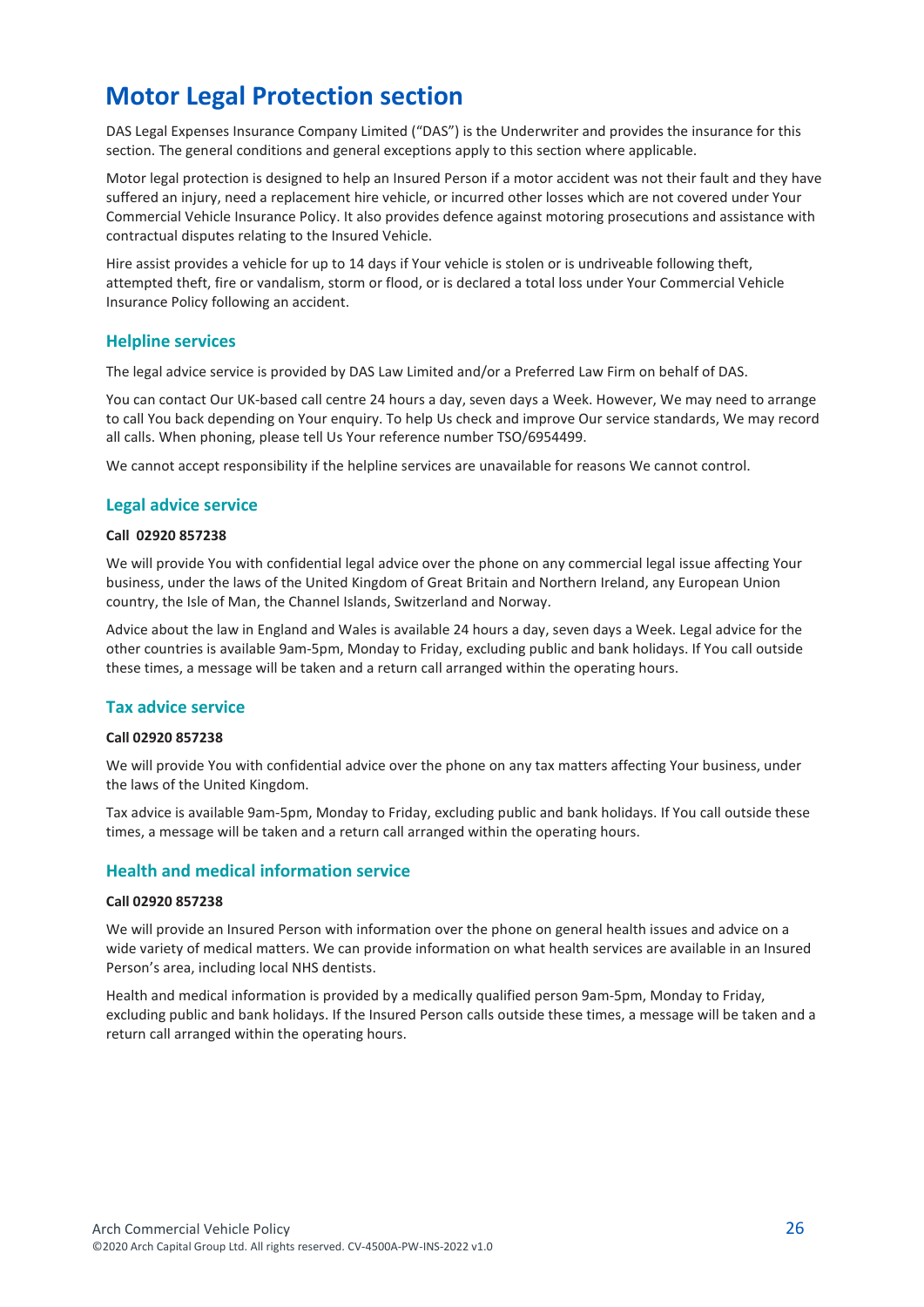#### **Counselling service**

#### **Call 02920 857238**

We will provide an Insured Person with a confidential counselling service over the phone if they are aged 18 or over (or aged between 16 and 18 and in full-time employment). This includes, where appropriate, referral to relevant voluntary or professional services. The Insured Person will pay any costs for Using the services to which they are referred.

This helpline is open 24 hours a day, seven days a Week.

#### **Definitions**

The following Definitions apply to this Section and shall keep the same meaning wherever they appear in this Section. They should also be read in conjunction with the General Definitions of the Commercial Vehicle Policy. If there is a conflict between a definition in this Section and a definition elsewhere in this Policy, the definition in this Section will apply.

#### **Appointed Representative**

The Preferred Law Firm, law firm or other suitably qualified person We will appoint to act on an Insured Person's behalf.

#### **Costs and Expenses**

- (a) All reasonable, proportionate and necessary costs chargeable by the Appointed Representative and agreed by Us in accordance with the DAS Standard Terms of Appointment.
- (b) The costs incurred by opponents in civil cases if an Insured Person has been ordered to pay them or pays them with Our agreement.

#### **Countries Covered**

- (a) For insured incidents 1 Uninsured loss recovery and personal injury, 2 Motor prosecution defence and 3 Motor contract disputes: The United Kingdom of Great Britain and Northern Ireland, the European Union, the Isle of Man, the Channel Islands, Albania, Andorra, Bosnia Herzegovina, Gibraltar, Iceland, Liechtenstein, Macedonia, Monaco, Montenegro, Norway, San Marino, Serbia, Switzerland and Turkey.
- (b) For insured incidents 4 Replacement hire vehicle and 5 Hire assist, England and Wales, the mainland of Scotland and Northern Ireland, the Isle of Man, Jersey and Guernsey.

#### **DAS Standard Terms of Appointment**

The terms and conditions (including the amount We will pay to an Appointed Representative) that apply to the claim, which could include a conditional fee agreement (no-win, no-fee). Where a law firm is acting as an Appointed Representative, the amount is currently £100 per hour. This amount may vary from time to time.

#### **Date of Occurrence**

- (a) For civil cases and insured incident 5 Hire assist, the date of the event that leads to a claim. If there is more than one event arising at different times from the same originating cause, the Date of Occurrence is the date of the first of these events. (This is the date the event happened, which may be before the date You first became aware of it).
- (b) For motoring offences, the date of the motor offence an Insured Person is alleged to have committed. If there is more than one offence arising at different times, the Date of Occurrence is the date an Insured Person began or is alleged to have begun, to break the law.

#### **Insured Person**

You and any passenger or driver who is in or on the Insured Vehicle with Your permission. Anyone claiming under this Section must have Your agreement to claim.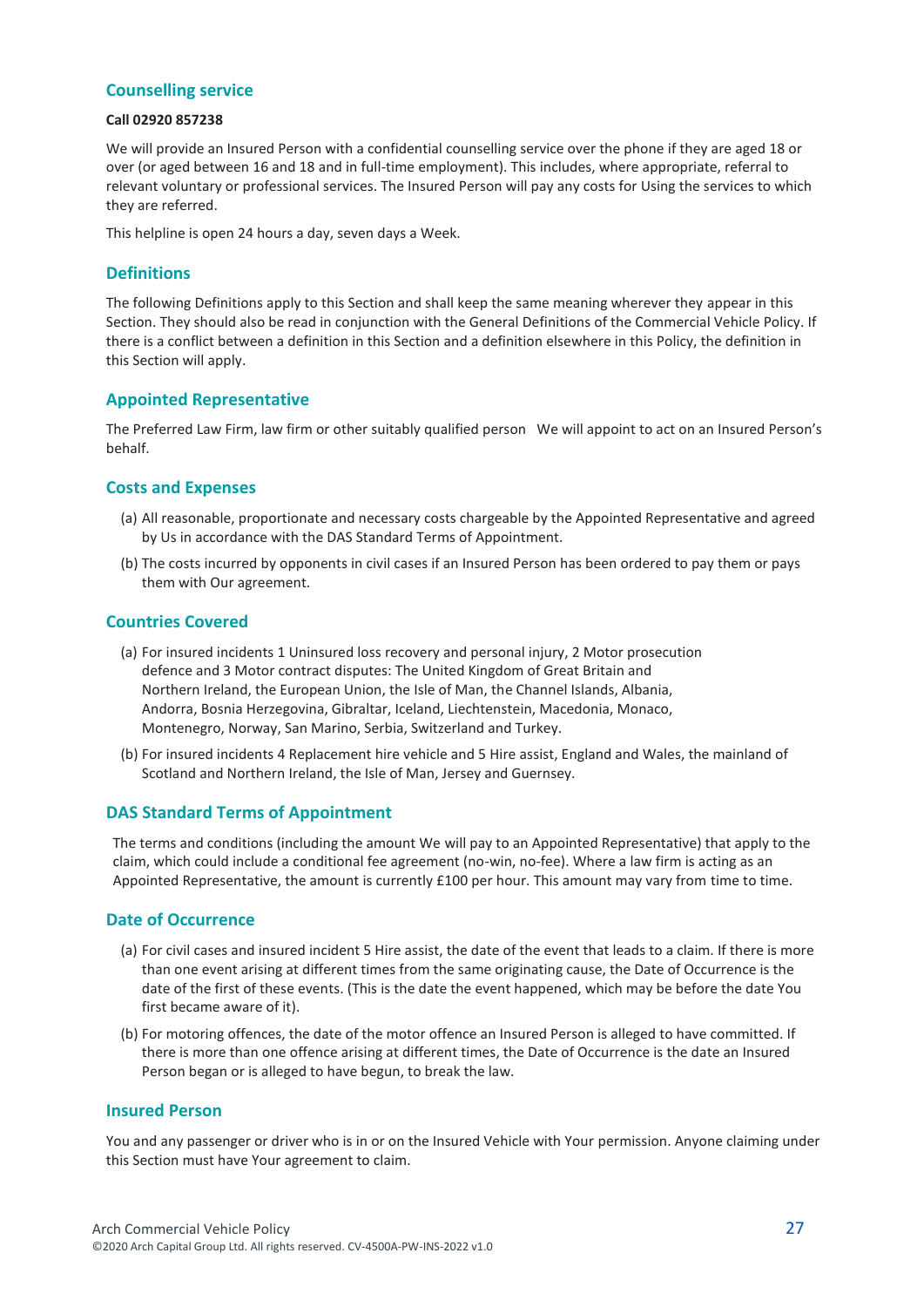#### **Insured Vehicle**

The motor vehicle(s) covered by the Commercial Vehicle Policy to which this Section attaches. It also includes any caravan or Trailer attached to the vehicle(s).

#### **Motor Claims Centre**

– This centre carries out recovery hire and repair services and deals with the administration of an Insured Person's claim.

#### **Preferred Law Firm**

A law firm or barristers' chambers We choose to provide legal services. These legal specialists are chosen as they have the proven expertise to deal with an Insured Person's claim and must comply with Our agreed service standard levels which We audit regularly. They are appointed according to the DAS Standard Terms of Appointment.

#### **Reasonable Prospects**

The prospects that an Insured Person will recover losses or damages, make a successful defence, or make a successful appeal or defence of an appeal, must be at least 51%. We, or a Preferred Law Firm on Our behalf, will assess whether there are Reasonable Prospects.

#### **Uninsured Losses**

Losses which an Insured Person has incurred as a result of a road traffic accident which was not their fault, and which are not covered under this Commercial Vehicle Policy.

#### **Vehicle Hire Costs**

- (a) For insured incident 4 Replacement hire vehicle, the cost of hiring a comparable replacement vehicle for a period or periods We agree to.
- (b) For insured incident 5 Hire assist, the cost of hiring a small commercial van (such as a Ford Connect or similar) for up to 14 days.
- (c) For both (a) and (b) above, the cost includes motor insurance for the Vehicle.

#### **How We can help**

If an Insured Person is involved in an accident which was not their fault, We will help them recover their Uninsured Losses from the person who caused the accident, either through Our Motor Claims Centre or by appointing a lawyer. Uninsured Losses could include the cost of repairing or replacing the Insured Vehicle, Your Commercial Vehicle Insurance Policy Excess, compensation following injury, or other out-of-pocket expenses.

If the accident was entirely the other person's fault and the Insured Vehicle cannot be driven, We can arrange to supply You with a comparable replacement hire vehicle under insured incident 4 Replacement hire vehicle, until the Insured Vehicle can be repaired.

We will do so only if You meet the hire company's terms and conditions of hire. For Us to provide a replacement hire vehicle, the driver at fault must have valid motor insurance and be identified or traced. This service is available in England and Wales, on the mainland of Scotland and Northern Ireland, and the Isle of Man, Jersey and Guernsey.

Please note there may sometimes be circumstances, such as local unavailability, in which We are unable to provide a comparable replacement vehicle. In such cases, We will try to provide an alternative replacement vehicle. If this is not possible, We will still seek to recover Your Uninsured Losses for the loss of use of the Insured Vehicle.

Where the driver at fault is uninsured or cannot be traced, We will assist You in making a claim to the Motor Insurers' Bureau

We can also defend an Insured Person against motoring prosecutions and assist You in contract disputes related to the Insured vehicle.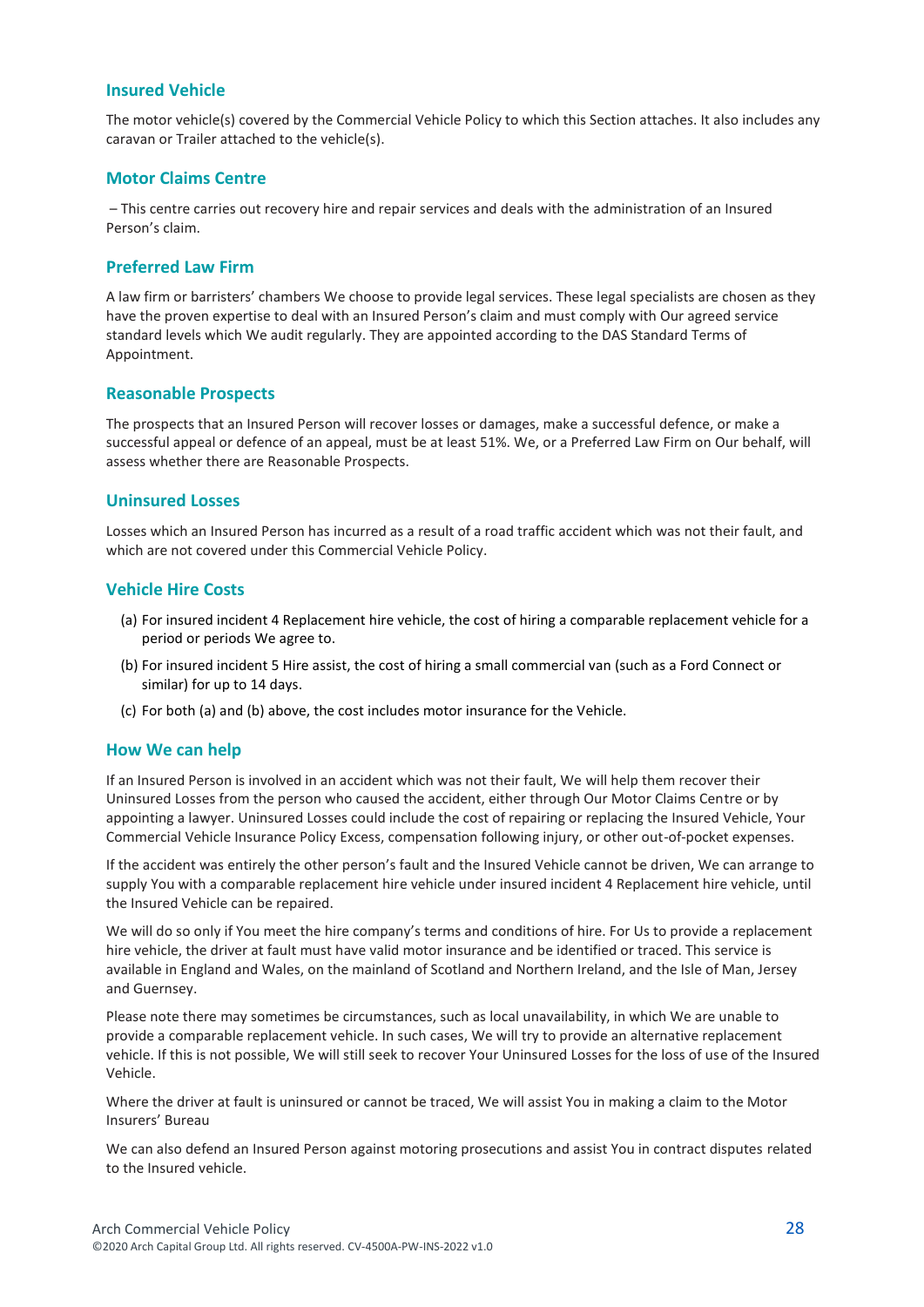Hire assist provides a small commercial van for up to 14 days if the Insured Vehicle is stolen and not recovered or is undriveable following theft, an attempted theft, fire or vandalism, or is declared a total loss by Your insurer following an accident.

#### **When You need to make a claim**

Phone Us on **02920 857238** as soon as possible after an Insured Person is involved in an accident or if You need a hire vehicle because Your vehicle has been stolen and not recovered, left undriveable following theft, an attempted theft, fire, storm, flood or vandalism, or has been written off following an accident, to speak to one of Our dedicated customer claims handlers. If an Insured Person is faced with a motoring prosecution or You have a motor contract dispute please phone Us on **02920 857238.**

#### **If You need any other help from Us**

If You wish to speak to Our legal teams about a commercial legal problem, please phone Us on **02920 857238.** We will ask You about Your legal issue and if necessary call You back to give You legal advice.

Please do not ask for help from a lawyer or hire a vehicle before We have agreed. If You do, We will not pay the costs involved, even if We accept the claim.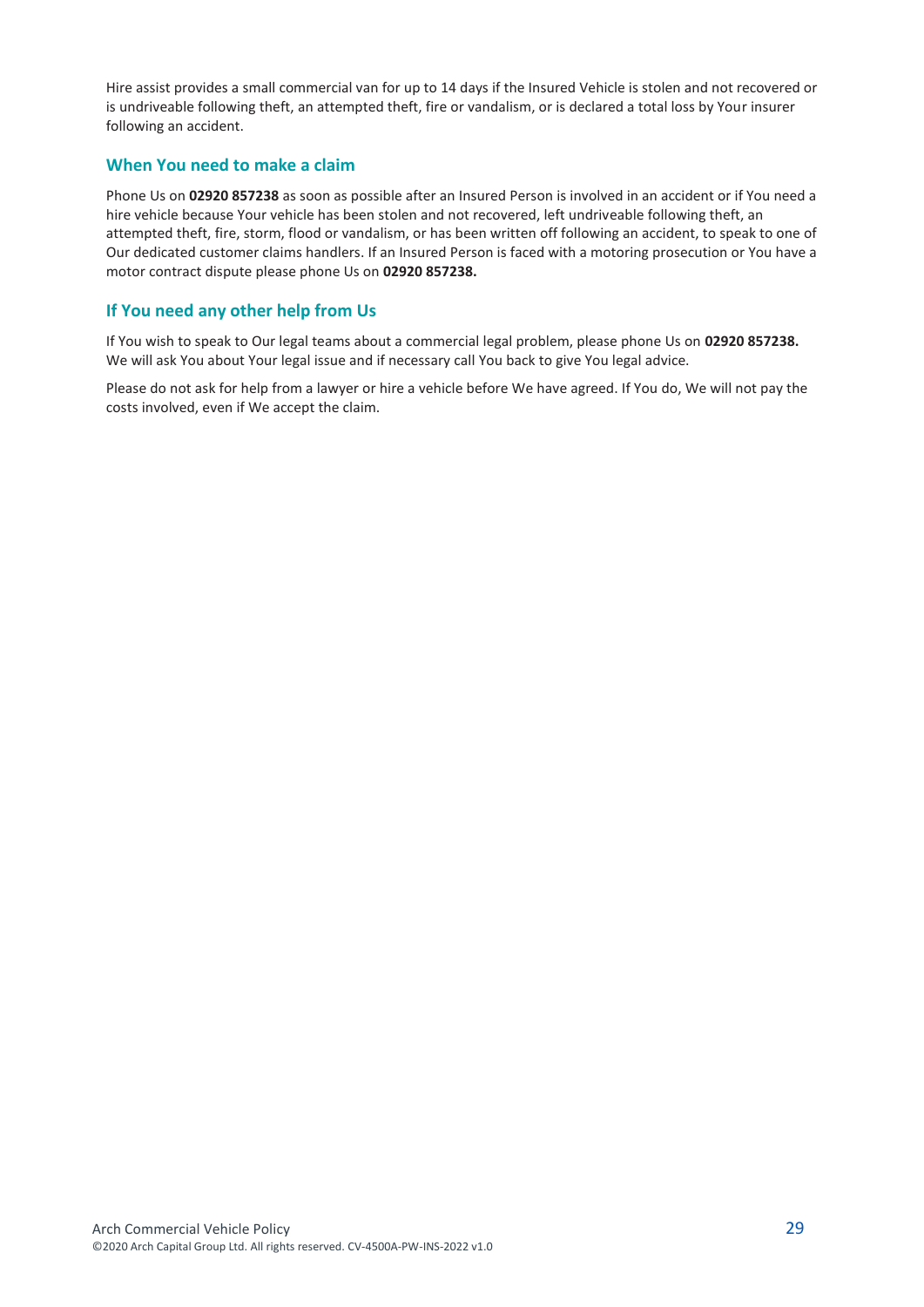### **Our agreement**

We agree to provide the insurance described in this Section in return for payment of the premium and subject to the terms, conditions, exclusions and limitations set out in this Policy, provided that:

- (a) Reasonable Prospects (other than in respect of insured incidents 2 Motor prosecution defence and 5 Hire assist) exist for the duration of the claim.
- (b) The Date of Occurrence of the insured incident is during the Period of insurance; or
- (c) The Date of Occurrence of the insured incident is during the currency of a previous equivalent legal expenses insurance policy, provided that:
	- (i) The previous legal expenses insurance policy required You to report claims during its currency
	- (ii) You could not have notified a claim previously as You could not have reasonably been aware of the insured incident
	- (iii) Cover has been continuously maintained in force
	- (iv) Any claim that should have been covered under a previously operative legal expenses insurance policy will not be covered by Us, and
	- (v) The available limit of indemnity shall be limited to the lesser of the sums payable under this or Your previous policy
- (d) Any legal proceedings will be dealt with by a court or other body which We agree to within the Countries Covered.
- (e) The insured incident happens within the Countries Covered and for insured incidents 4 Replacement hire vehicle and 5 Hire assist, the hire vehicle is required within the Countries Covered,

#### **What We will pay**

We will pay an Appointed Representative on behalf of an Insured Person, Costs and Expenses incurred following an insured incident provided that:

- (a) The most We will pay for all claims resulting from one or more event arising at the same time or from the same originating cause is £250,000.
- (b) The most We will pay in Costs and Expenses is no more than the amount We would have paid to a Preferred Law Firm. The amount We will pay a law firm (where acting as an Appointed Representative) is currently £100 per hour. The amount may vary from time to time.
- (c) In respect of an appeal or the defence of an appeal, the Insured Person must tell Us within the time limits allowed that they want to appeal. Before We pay the Costs and Expenses for appeals, We must agree that Reasonable Prospects exist, and for insured incident 2 Motor prosecution defence, We must have defended the original motoring prosecution.
- (d) Where an award of damages is the only legal remedy to a dispute and the cost of pursuing legal action is likely to be more than any award of damages, the most We will pay in Costs and Expenses is the value of the likely award.

#### **What We will not pay**

- (a) In the event of a claim, if an Insured Person decides not to use the services of a Preferred Law Firm, they will be responsible for any costs that fall outside the DAS Standard Terms of Appointment and these will not be paid by Us.
- (b) The first £250 of any motor contract dispute claim. If You are using a Preferred Law Firm, You will be asked to pay this within 21 days of Your claim having been assessed as having Reasonable Prospects. If You are using Your own law firm, this will be within 21 days of their appointment (following confirmation Your claim has Reasonable Prospects).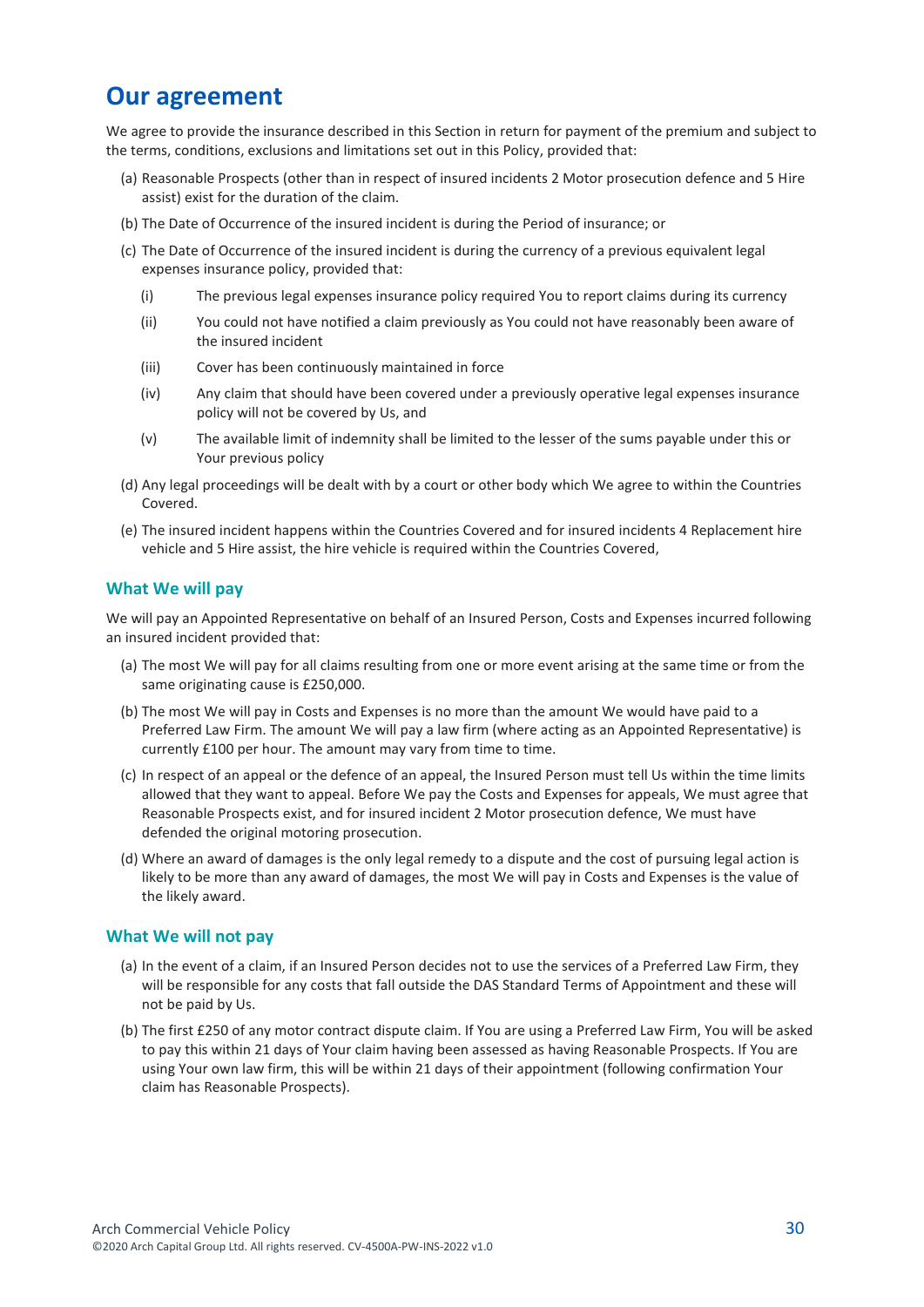#### **Insured incidents**

**1. Uninsured loss recovery and personal injury** *What is covered:*

Costs and Expenses incurred to recover Uninsured Losses after an event which causes:

- (a) Damage to the Insured Vehicle or to any property belonging to an Insured Person in or on the vehicle; and/or
- (b) Death or bodily injury to an Insured Person whilst travelling in or on the Insured Vehicle.

#### **2. Motor prosecution defence**

*What is covered:*

- (a) Costs and Expenses incurred to defend an Insured Person's legal rights if they are prosecuted for a motoring offence in connection with the use or ownership of the Insured Vehicle, which the Insured Person has notified Us of within 10 days of receiving a written Notice of Intended Prosecution, or as soon as reasonably possible if the Insured Person is notified of a prosecution any other way.
- (b) Costs and Expenses to represent an Insured Person at a hearing following an event which results in the relevant licensing authority revoking, suspending, or altering the terms of, or refusing to renew an Insured Person's Goods Vehicle Operator's licence, Passenger Carrying Vehicle, Hackney Carriage, Private Hire Car or Taxi licence.

*What is not covered:*

Parking or obstruction offences, insurance offences or challenging a fixed penalty notice.

#### **3. Motor contract disputes**

*What is covered:*

Costs and Expenses incurred in respect of a dispute arising from an agreement or an alleged agreement which You have entered into for:

- (a) Buying, selling, hiring or insurance of the Insured Vehicle or its spare parts or accessories
- (b) Service, repair or testing of the Insured Vehicle
- (c) The carriage of goods or passengers by the Insured Vehicle.

Provided that:

- (a) You must have entered into the agreement or alleged agreement during the Period of insurance.
- (b) The amount in dispute must be more than £500 (including VAT).
- (c) If the amount in dispute is payable in instalments, the instalments due and payable at the time of making the claim exceed £500 (including VAT).
- (d) If the dispute relates to money owned to You, a claim under the Section must be made within 90 days of the money becoming due and payable.

*What is not covered:*

- (a) The settlement payable under an insurance policy. (We will cover a dispute if Your insurer refuses Your claim, but not for a dispute over the amount of the claim).
- (b) You are responsible for the first £250 of each and every claim. If You are using a Preferred Law Firm, You will be asked to pay this within 21 days of Your claim having been assessed as having Reasonable Prospects. If You are using Your own law firm, this will be within 21 days of their appointment (following confirmation Your claim has Reasonable Prospects). If You do not pay this amount, the cover for Your claim could be withdrawn.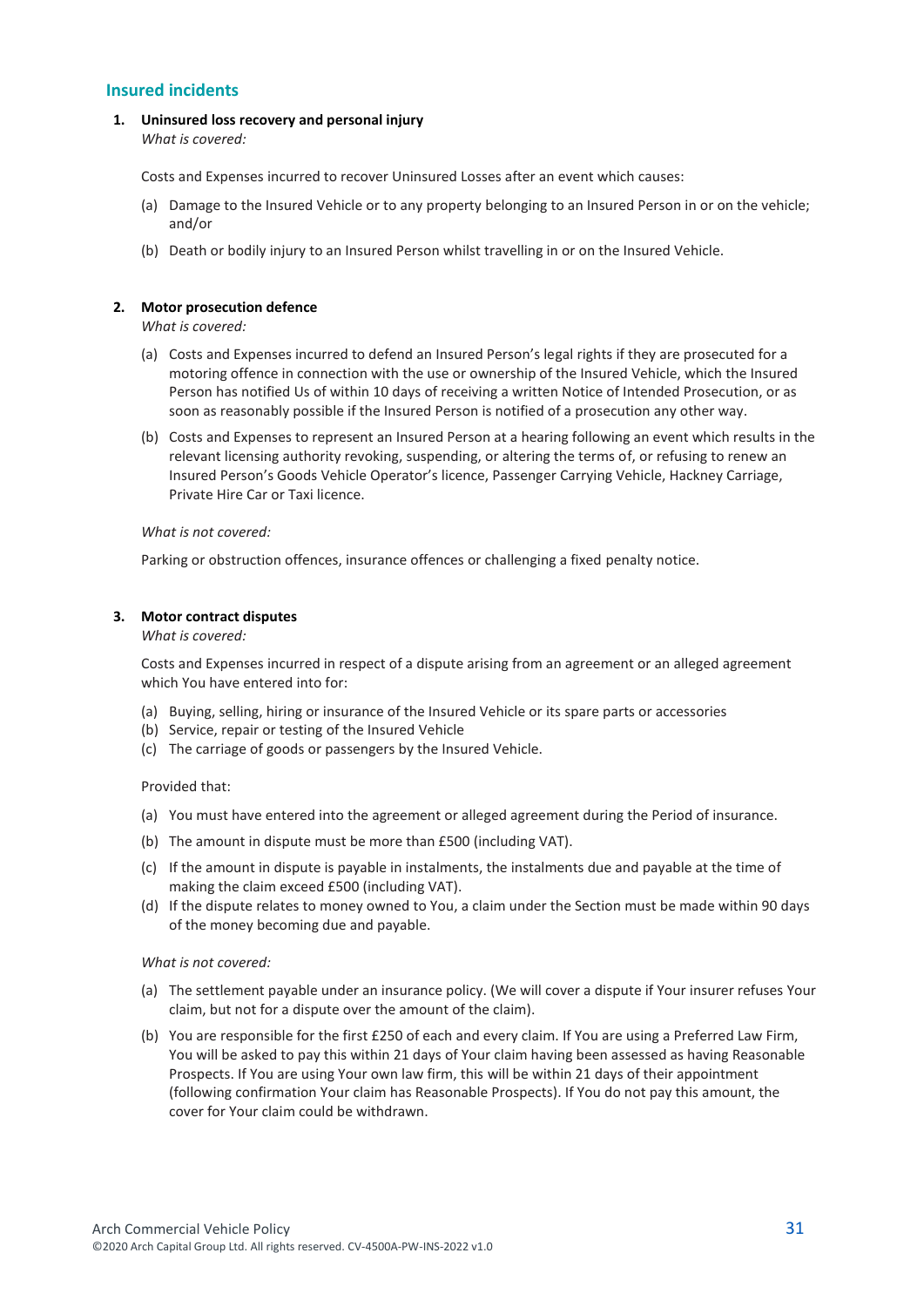#### **4. Replacement hire vehicle**

*What is covered:*

We will make the arrangements for vehicle hire for You within the Countries Covered and We will pay Your Vehicle Hire Costs following an accident involving the Insured Vehicle and another vehicle, as long as:

- (a) The Insured Vehicle cannot be driven, and
- (b) The accident was entirely the other person's fault.

Provided that:

- (a) You must agree to Us trying to recover any Vehicle Hire Costs in Your name, and any costs recovered must be paid to Us.
- (b) We will choose the vehicle hire company and the type of vehicle to be hired.
- (c) We will decide how long a vehicle can be hired for.
- (d) You must tell Us as soon as the Insured Vehicle becomes available for You to drive again.
- (e) An Insured Person must meet the age and licensing rules of the vehicle hire company We choose and must follow any terms and conditions of hire.

*What is not covered:*

- (a) Vehicle Hire Costs if You are claiming against a person who does not have valid motor insurance or cannot be identified or traced; or
- (b) Vehicle Hire Costs when You make Your Own arrangements for vehicle hire after an insured incident.

Please note there may sometimes be circumstances, such as local unavailability, in which We are unable to provide a comparable replacement vehicle. In such cases, We will try to provide an alternative replacement vehicle. If this is not possible, We will still seek to recover Your Uninsured Losses for the loss of use of the Insured Vehicle.

#### **5. Hire assist**

#### *What is covered:*

We will make the arrangements for vehicle hire for an Insured Person within the Countries Covered and We will pay Vehicle Hire Costs for a single continuous period up to 14 days or until an Insured Person can drive the Insured Vehicle again, if this is sooner, if the Insured Vehicle is:

- (a) Stolen and not found; or
- (b) Undriveable following a theft, attempted theft, fire, storm, flood or vandalism; or

(c) Declared a total loss by Your motor insurer following an accident Provided that:

- (a) If the incident is covered by Your motor insurance, You must have reported it to Your motor insurer. If this is the case, You must provide Us with confirmation from Your motor insurer that they have accepted Your claim under their policy.
- (b) If Your vehicle has been declared a total loss by Your motor insurer, You must provide Us with evidence of this (either written notification from Your motor insurer or a copy of an engineer's report).
- (c) If a criminal act has been committed, You must have reported the incident to the Police and You must provide Us with the crime reference number.
- (d) You must tell Us as soon as the Insured Vehicle becomes available for You to drive again.
- (e) You must agree to Us trying to recover any Vehicle Hire Costs in Your name where possible and any costs recovered must be paid to Us.
- (f) We will choose the vehicle hire company and the vehicle hired, which will be a small commercial van.
- (g) An Insured Person must meet the age and licensing rules of the vehicle hire company We choose and must follow any terms and conditions of hire.
- (h) We can take details of an Insured Person's claim at any time, but can only deliver a hire vehicle between 8am-6pm Monday to Friday and 8am-12pm Saturday (excluding public and bank holidays).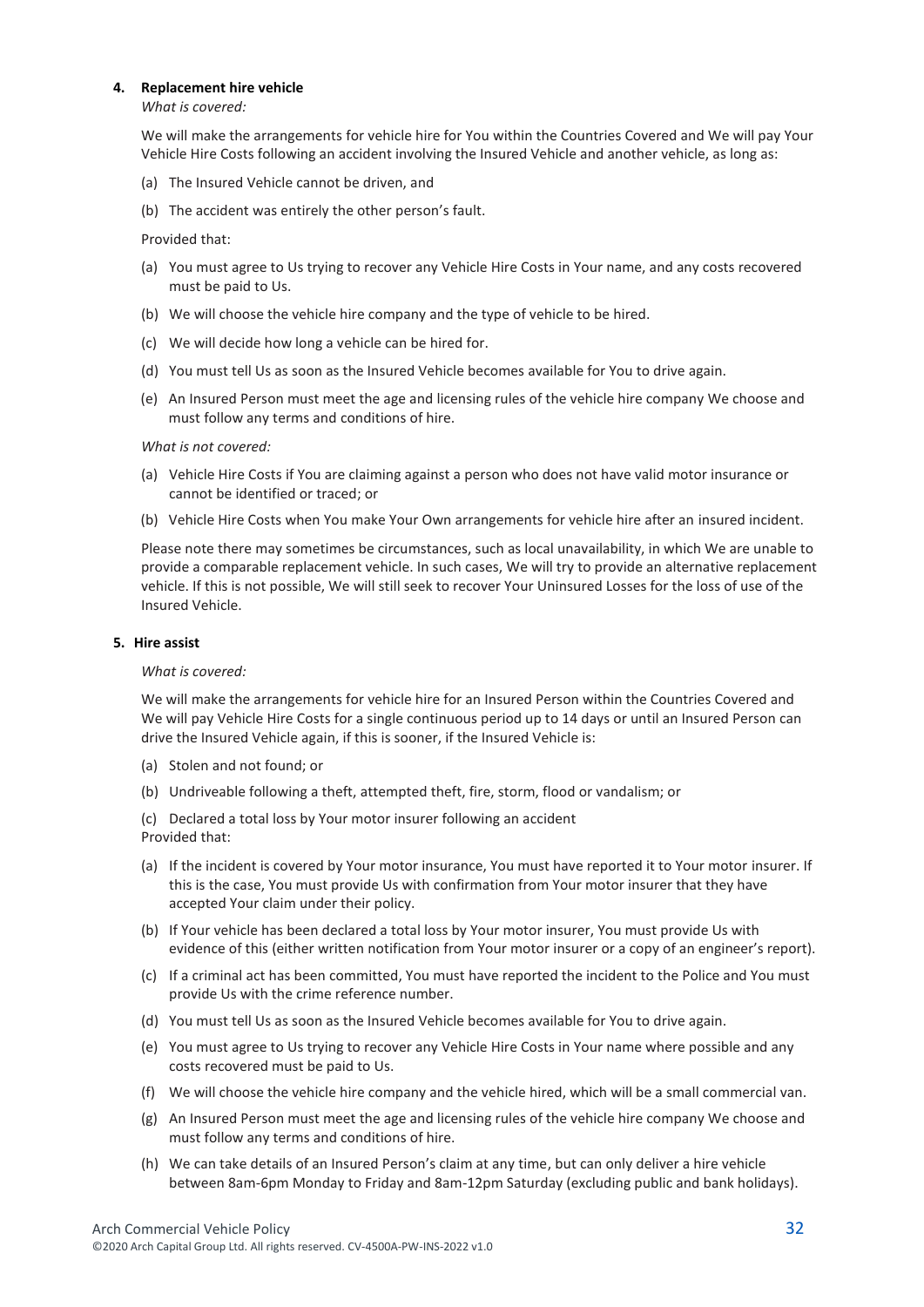- (i) If an excess is applied by the vehicle hire company, You will be responsible for paying this excess if the hire vehicle is damaged during the hire period. You can avoid paying the excess if You pay the vehicle hire company an insurance premium. The premium will depend on how long You keep the vehicle. You will be told whether an excess will apply along with the amount of the excess and insurance premium before You agree to hire the vehicle.
- (j) If You need a particular vehicle, You can talk to the hire company about this. We will pay Our standard Vehicle Hire Costs rate to the hire company and You will be responsible for paying the extra costs.
- (k) We will not be responsible for providing a vehicle with customised or bespoke modifications that match the specification of the Insured Vehicle.

#### *What is not covered:*

Any claim that arises from an Insured Person's use of drink or drugs.

#### **Section exceptions**

We will not pay for the following:

#### **1. Late reported claims**

A claim where the Insured Person has failed to notify Us of the insured incident within a reasonable time of it happening and where this failure adversely affects the Reasonable Prospects of a claim or We consider Our position has been prejudiced.

#### **2. Costs We have not agreed**

Costs and Expenses or Vehicle Hire Costs incurred before Our acceptance of a claim. For insured incident 4 Replacement hire vehicle, if We agree to pay Vehicle Hire Costs but subsequently it is established that the accident resulting in the claim was not entirely the other person's fault, We will not pay any further Vehicle Hire Costs. However, We will not seek to recover any costs from You that We have already paid provided the accident details You have supplied are true and complete.

#### **3. Court awards and fines**

Fines, penalties, compensation or damages that a court or other authority orders an Insured Person to pay.

#### **4. Legal action We have not agreed**

Any legal action an Insured Person takes that We or the Appointed Representative have not agreed to, or where an Insured Person does anything that hinders Us or the Appointed Representative.

#### **5. Uninsured drivers**

The Insured Vehicle being used by anyone, with Your permission, who does not have valid motor insurance.

#### **6. A dispute with DAS**

A dispute with Us not otherwise dealt with under Section condition 8 Arbitration.

#### **7. Judicial review**

Costs and Expenses arising from or relating to judicial review, coroner's inquest or fatal accident inquiry.

#### **8. Litigant in person**

Any claim where an Insured Person is not represented by a law firm or barrister.

#### **Section conditions**

#### **1. An insured person's legal representation**

- (a) On receiving a claim, if legal representation is necessary, We will appoint a Preferred Law Firm as an Insured Person's Appointed Representative to deal with their claim. They will try to settle the Insured Person's claim by negotiation without having to go to court.
- (b) If the appointed Preferred Law Firm cannot negotiate settlement of the Insured Person's claim and it is necessary to go to court and legal proceedings are issued or there is a conflict of interest, then the Insured Person may choose a law firm to act as the Appointed Representative.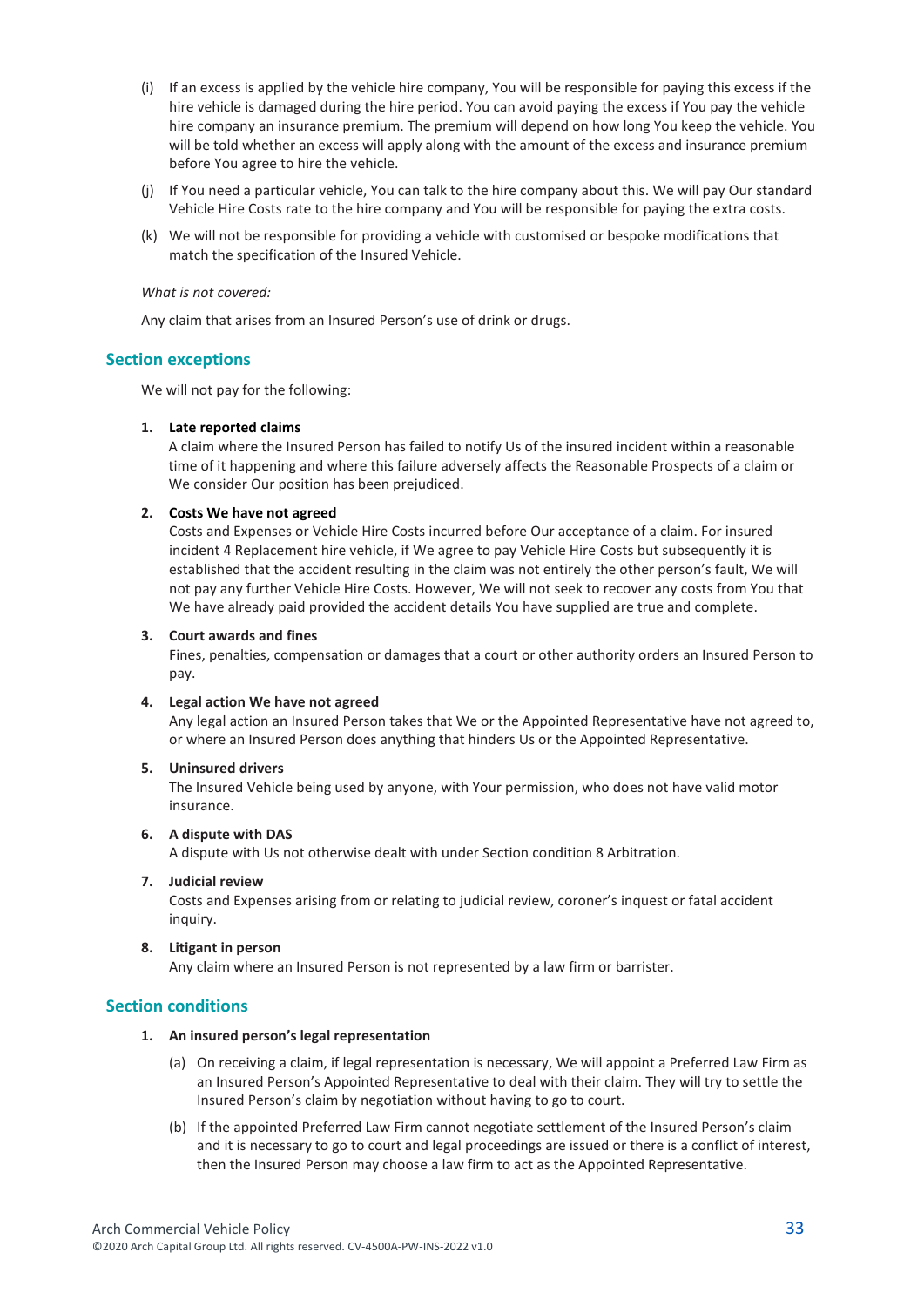- (c) If the Insured Person chooses a law firm as their Appointed Representative who is not a Preferred Law Firm, We will give the Insured Person's choice of law firm the opportunity to act on the same terms as a Preferred Law Firm. However if they refuse to act on this basis, the most We will pay is the amount We would have paid if they had agreed to the DAS Standard Terms of Appointment. The amount We will pay a law firm (where acting as the Appointed Representative) is currently £100 per hour. This amount may vary from time to time.
- (d) The Appointed Representative must co-operate with Us at all times and must keep Us up to date with the progress of the claim.

#### **2. An insured person's responsibilities**

- (a) An Insured Person must co-operate fully with Us and the Appointed Representative.
- (b) An Insured Person must give the Appointed Representative any instructions that We ask them to.

#### **3. Offers to settle a claim**

- (a) An Insured Person must tell Us if anyone offers to settle a claim. An Insured Person must not negotiate or agree to a settlement without Our written consent.
- (b) If an Insured Person does not accept a reasonable offer to settle a claim, We may refuse to pay further Costs and Expenses.
- (c) We may decide to pay the Insured Person the reasonable value of their claim, instead of starting or continuing legal action. In these circumstances the Insured Person must allow Us to take over and pursue or settle any claim in their name. The Insured Person must allow Us to pursue at Our own expense and for Our own benefit, any claim for compensation against any other person and the Insured Person must give Us all the information and help We need to do so.

#### **4. Assessing and recovering costs**

- (a) An Insured Person must instruct the Appointed Representative to have Costs and Expenses taxed, assessed or audited if We ask for this.
- (b) An Insured Person must take every step to recover Costs and Expenses that We have to pay and must pay Us any amounts that are recovered.

#### **5. Cancelling and appointed representative's appointment**

If the Appointed Representative refuses to continue acting for an Insured Person with good reason, or if the Insured Person dismisses the Appointed Representative without good reason, the cover We provide will end immediately, unless We agree to appoint another Appointed Representative.

#### **6. Withdrawing cover**

If an Insured Person settles or withdraws a claim without Our agreement, or does not give suitable instructions to the Appointed Representative, We can withdraw cover and will be entitled to reclaim from the Insured Person any Costs and Expenses We have paid.

#### **7. Expert opinion**

We may require the Insured Person to get, at their own expense, an opinion from an expert that We consider appropriate, on the merits of the claim or proceedings, or on a legal principle. The expert must be approved in advance by Us and the cost agreed in writing between You and Us. Subject to this, We will pay the cost of getting the opinion if the expert's opinion indicates that it is more likely than not that an Insured Person will recover damages (or obtain any other legal remedy that We have agreed to) or make a successful defence.

#### **8. Arbitration**

If there is a disagreement about the handling of a claim and it is not resolved through Our internal complaints procedure, the Financial Ombudsman Service may be able to help. This is a free arbitration service for eligible complaints. (Details available from [www.financial-ombudsman.org.uk\)](http://www.financial-ombudsman.org.uk/)

If the dispute is not covered by the Financial Ombudsman Service there is a separate arbitration process available. The arbitrator will be a jointly agreed barrister, solicitor or other suitably qualified person. If there is a disagreement over the choice of arbitrator, We will ask the Chartered Institute of Arbitrators to decide. The arbitrator will decide who will pay the costs of the arbitration. For example, costs may be split between the parties or one party may pay all the costs.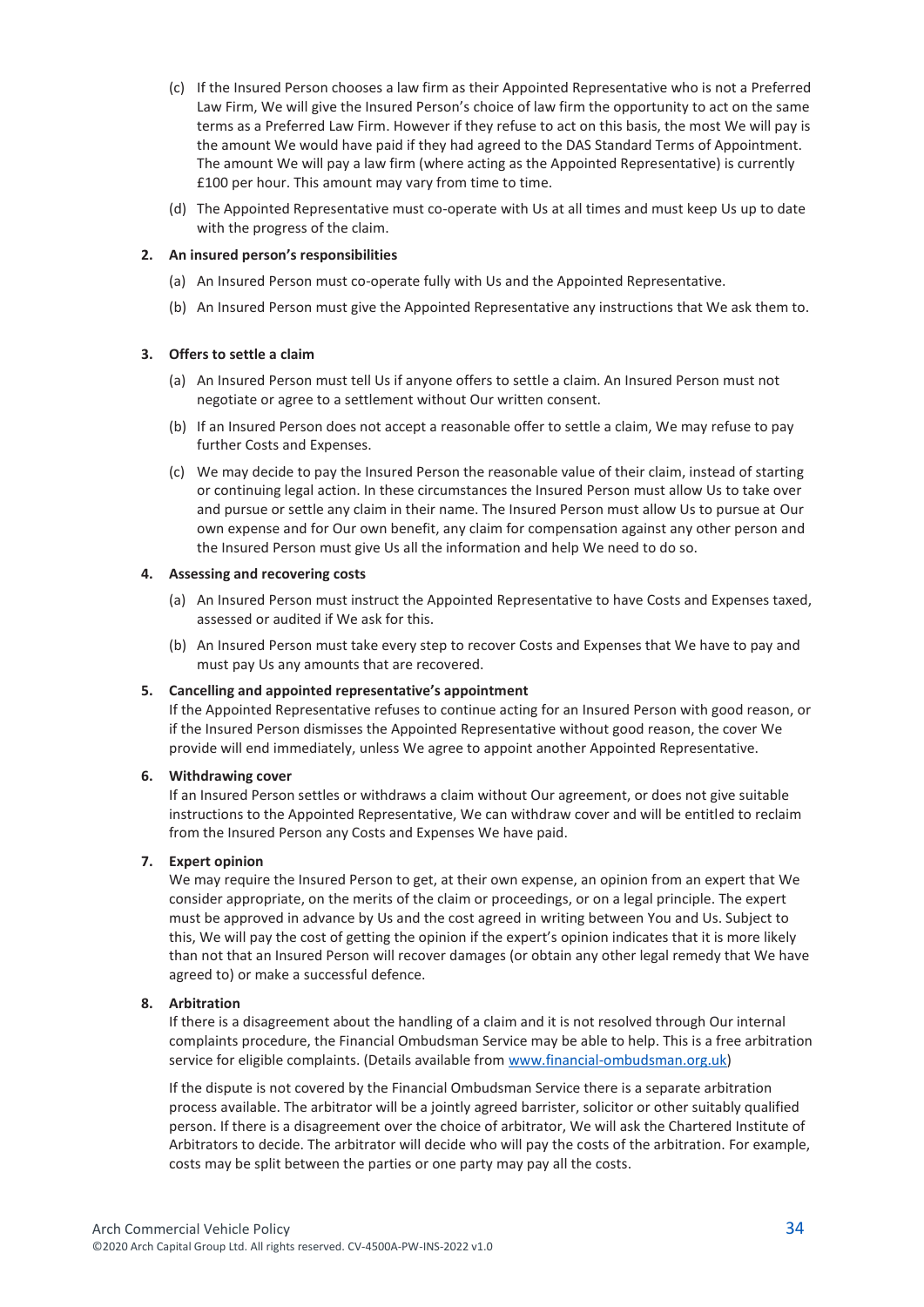#### **9. Keeping to the Policy terms**

An Insured Person must:

- (a) Keep to the terms and conditions of this Policy
- (b) Take reasonable steps to avoid and prevent claims
- (c) Take reasonable steps to avoid incurring unnecessary costs
- (d) Send everything We ask for, in writing, and
- (e) Report to Us full and factual details of any claim as soon as possible and give Us any information We need.

#### **10. Fraudulent claims**

We will, at Our discretion, void the Section (make it invalid) from the date of claim, or alleged claim, and/or We will not pay the claim if:

- (a) A claim an Insured Person has made to obtain benefit under this Section is fraudulent or intentionally exaggerated, or
- (b) A false declaration or statement is made in support of a claim.

#### **11. Claims under this Policy by a third party**

Apart from Us, the Insured Person is the only person who may enforce all or any part by a third party of this Section and the rights and interests arising from or connected with it. This means that the Contracts (Rights of Third Parties) Act 1999 does not apply to the Section in relation to any third-party rights or interest.

#### **12. Other insurances**

If any claim covered under this Section is also covered by another policy, or would have been covered if this Section did not exist, We will only pay Our share of the claim even if the other insurer refuses the claim.

#### **13. Law that applies**

This Section is governed by the law that applies in the part of the United Kingdom, Channel Islands or Isle of Man where You normally live. Otherwise the law of England and Wales applies.

All Acts of Parliament mentioned in this Section include equivalent laws in Scotland, Northern Ireland, the Isle of Man and the Channel Islands as appropriate.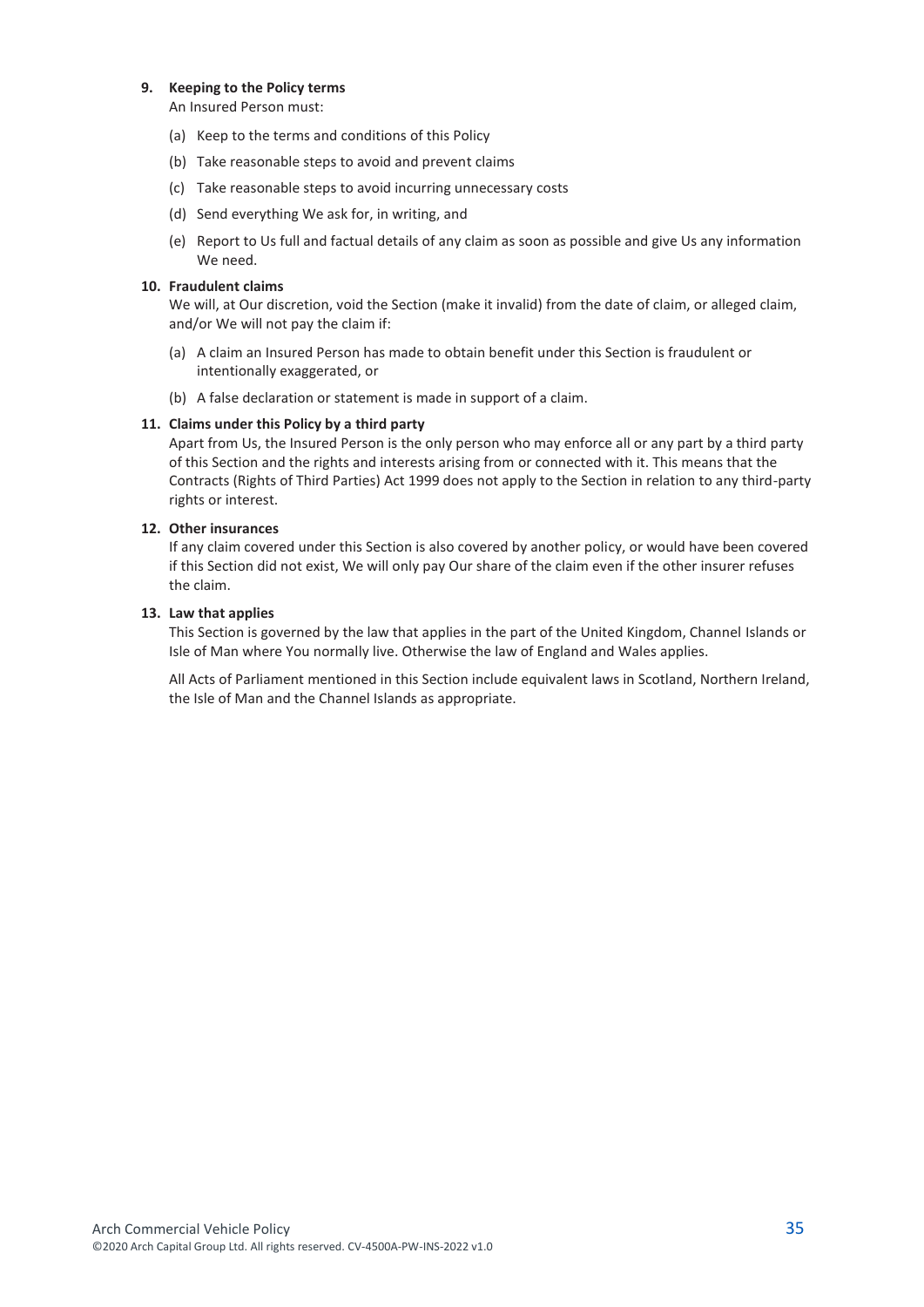# <span id="page-35-0"></span>**Complaints**

### Our Promise to You

Our goal is to provide excellent customer service to all Our customers but We recognise that sometimes things may go wrong, We take all complaints seriously and aim to resolve all of Our customers' problems promptly.

If this Policy does not meet with Your requirements, please return all Your documents and Motor Certificate(s) to the insurance agent who arranged Your Policy within 14 days of receipt. We will return any premium paid in full as long as Your vehicle has not been written off as the result of a claim under the insurance.

If You wish to terminate the cover at any other time please contact the insurance agent who arranged Your Policy and any return premium calculation will be as stated in this Policy.

#### **How to Complain**

If You have any enquiry arising from Your Policy please contact Your insurance agent who arranged the Policy for You quoting the Policy number in all cases

If You have a complaint arising from Your Policy please contact

Complaints Manager **Arch Insurance (UK) Limited** 3rd Floor 33 Gracechurch Street London EC3V 0BT complaints@archinsurance.co.uk

For complaints relating to the Motor Legal Protection please contact

Customer Relations Department **DAS Legal Expenses Insurance Company Limited** DAS House Quay Side Temple Back Bristol BS1 6NH

customerrelations@das.co.uk **0344 893 9013**

Or complete an online complaint form a[t www.das.co.uk/about-das/complaints](http://www.das.co.uk/about-das/complaints)

If We have not resolved Your complaint within eight Weeks, You may be able to refer it to the Financial Ombudsman Service. You must do this within six months of receiving Our final response letter. Contact details for the Financial Ombudsman Service are:

**Financial Ombudsman Service Exchange Tower** London E14 9SR

[www.financial-ombudsman.org.uk](file://///AIGI-PAVNAS002.corp.archcapservices.com/Branding/_BCS/00_WIP/00509-UK-Policy-Templates/00509G-3-Schemes-ArchBranded/Word_docs/UK-Templates-3-20/FINAL/www.financial-ombudsman.org.uk)

Telephone: 0800 023 4567/ 0300 123 9 123 Fax: 020 7964 1001

*Email:* complaint.info@financial-ombudsman.org.uk

The Financial Ombudsman Service is an independent service in the UK for settling disputes between consumers and businesses providing financial services. Following the complaints procedure does not affect Your rights to take legal action